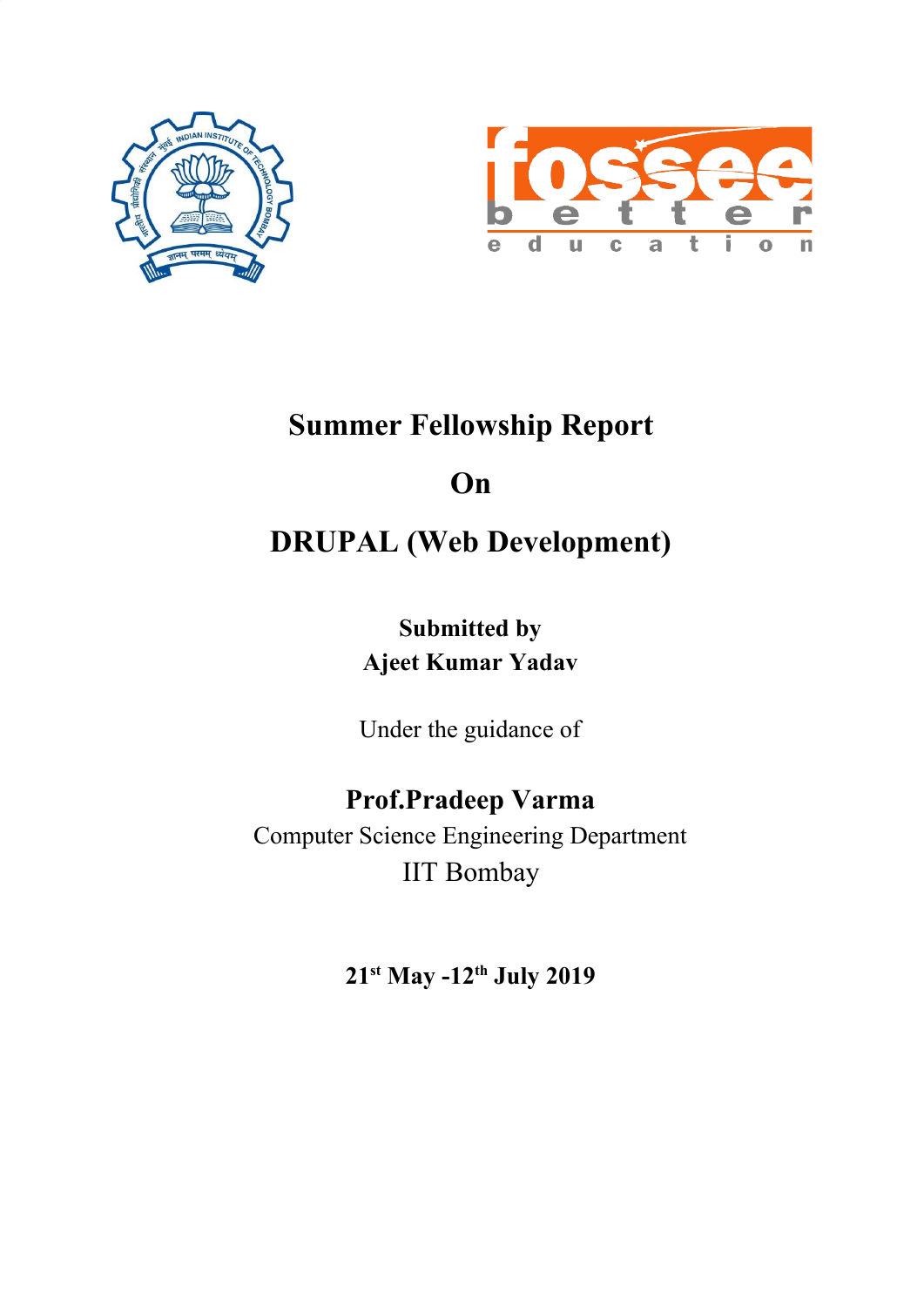## **ACKNOWLEDGMENT**

This report has been prepared for the internship that has been done in the National Virtual Library of India (NVLI), Janpath Office (National Mission on Libraries Janpath Bhawan), Delhi in order to study the practical aspects of the Drupal its implementation in the real field with the purpose of learning and exploring in the mentioned field and for professional development.

The aim of this internship is to be familiar with the implication of Drupal and uses of concerned theoretical knowledge and clarifying the career goals so, I have successfully completed the internship and compiled this report as the summary.

I would like to express my sincere gratitude to my project head Prof. Pradeep Varma who has given me this valuable opportunity to work in such a learning environment to get industrial-based experience. I am also grateful to the enthusiastic team of NVLI project especially the Technical team. The Technical team comprising of three great mentors Mr Pratish Jha, Mr Manish Kala, Miss. Sonpriya Rawat their constant supervision and support was truly helpful in completing my tasks and my internship.

Ajeet Kumar Yadav Place: New Delhi Date: 12<sup>th</sup> July 2019



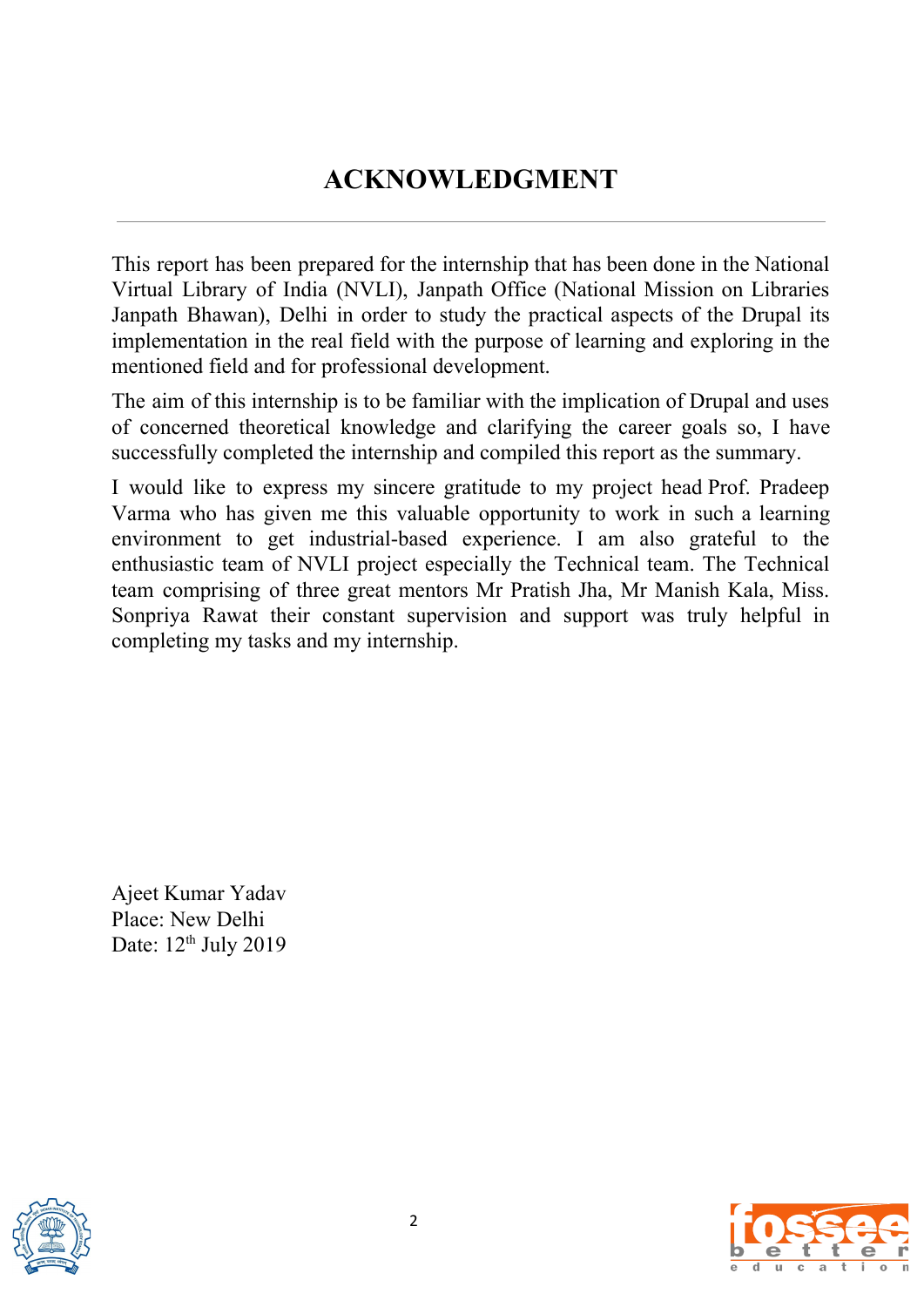#### **1. ACKNOWLEDGMENT**

## **2. CONTENTS**

### **3. INTRODUCTION**

- i. The two code sets used by every Drupal site: Codebase, and Database
- ii. Flexibility, meet Simplicity
- iii. The Drupal flow

#### **4. Dependency manager for PHP**

- i. The role of Composer
- ii. Installing Composer locally
- iii. Speeding up tasks using Drush
- iv. Installing Drush globally

### **5. Task 1 : Exploring Views and Storing views count on nodes**

- i. Concept: Uses of Views
- ii. Looking at the Views administration page
- iii. Views settings
- iv. Views basic settings

### **6. Task 2 : Implementing Like/Dislike on node**

i. Like/Dislike Module



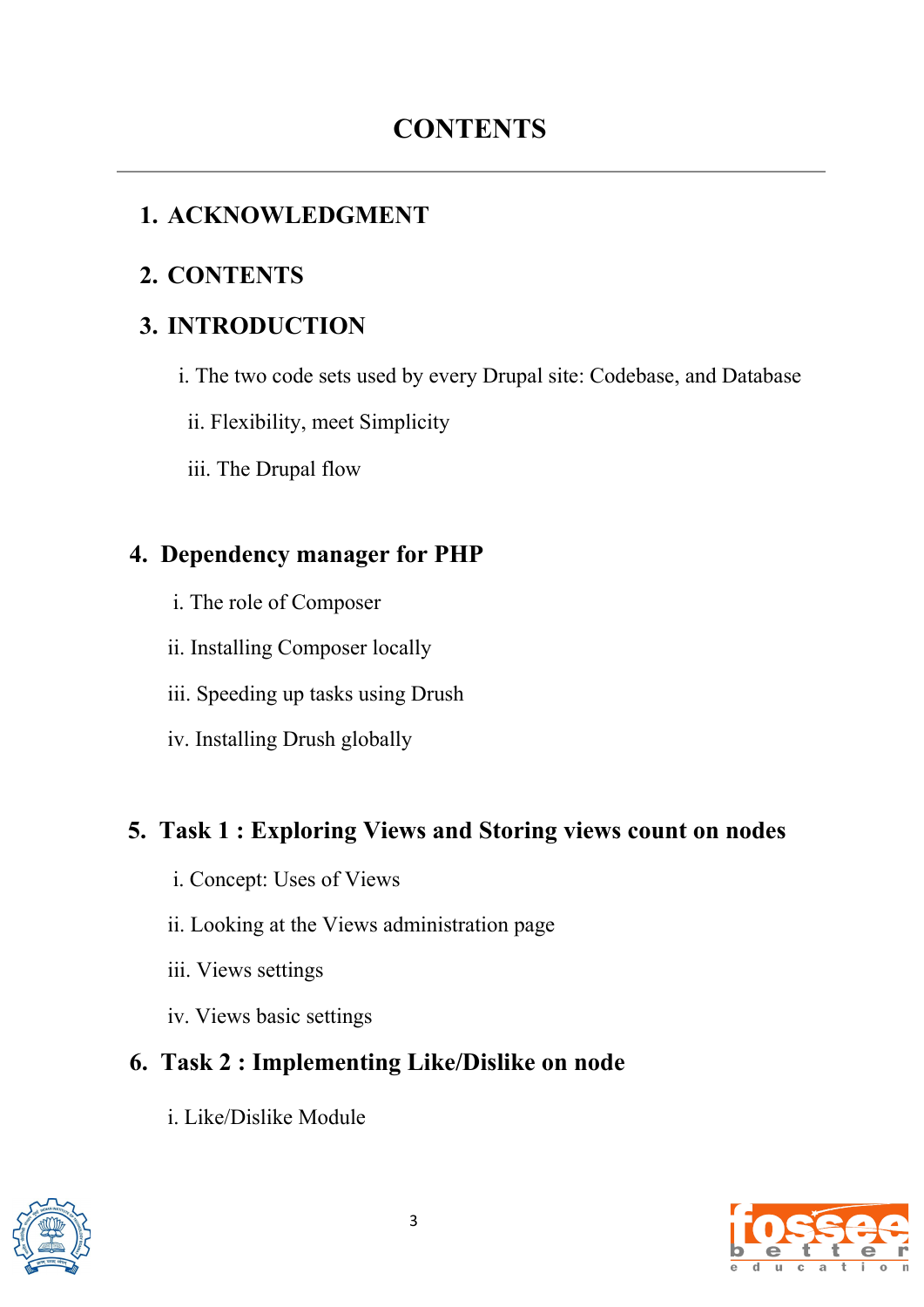#### **7. Task 3 : Implementing Comment count on node**

i. For comment count

## **8. Task 4 : Implementing Share Button for Social Media Platform**

i. AddToAny Share Buttons Module

## **9. Task 5 : Implementing Library name from which the library data is coming**

i. Twig Field Value

### **10. Task 6 : To Explore the Taxonomy use on an instance**

i. Steps for creating taxonomy

## **11. Task 7 : To explore the theming of bootstrap And To create custom login theming**

- i. Theming
- ii. Twig
- iii. Sub-Theming
- iv. Twig Template naming conventions

## **12. REFERENCES**



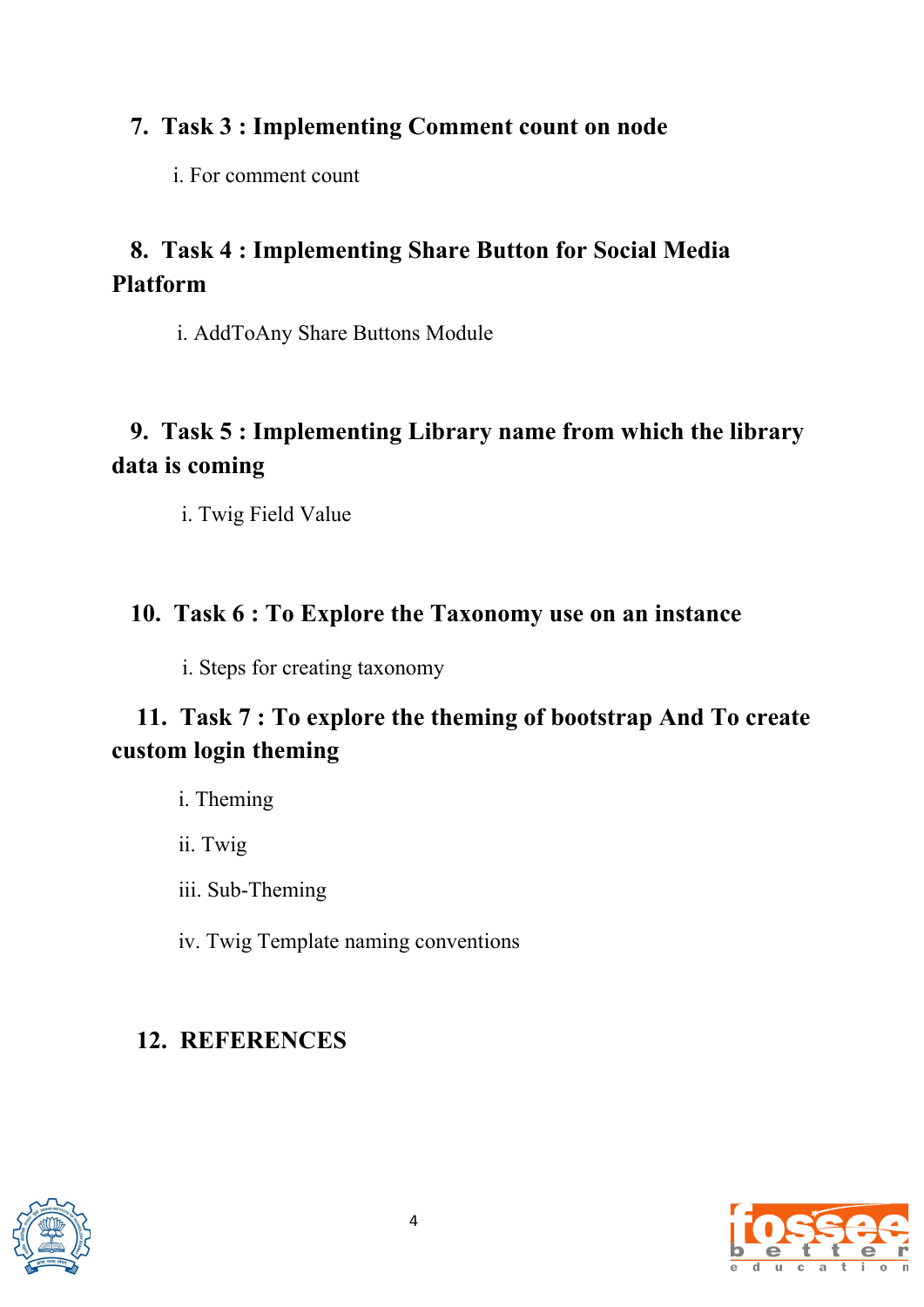Drupal is a free, open-source content management system (CMS) with a large, supportive community. This guide is for people who are just sorting out what Drupal is and what you can do with it. It focuses on resources that provide an informative overview instead of hands-on tutorials. It is designed to give some context and history of the Drupal project, along with the major concepts involved in building a site with it. If you want to begin learning Drupal hands-on, the best start is the Drupal 8 User Guide, which walks you through the foundations of working with Drupal.

## **The two code sets used by every Drupal site: Codebase, and Database**

Codebase: These are the files and folders you get when you download Drupal. These files in the codebase are responsible for creating and managing all of your site's content, such as articles, or user comments, The content itself (as well as settings and config) is stored in the database.

When you want to duplicate, or move a Drupal site, you need to grab a copy of both the codebase, and database.

#### **Flexibility, meet Simplicity**

Solutions for content management struggle to balance flexibility and simplicity. If a solution is simple, it can only be used for a single purpose and if it is flexible, it may be too difficult for newcomers to learn.

The average content management system (CMS) is like a toy truck—specific assumptions have been made about how it will be used, and these assumptions are difficult to override. Content management frameworks, on the other hand, are like the raw materials needed to make any toy—no assumptions have been made about



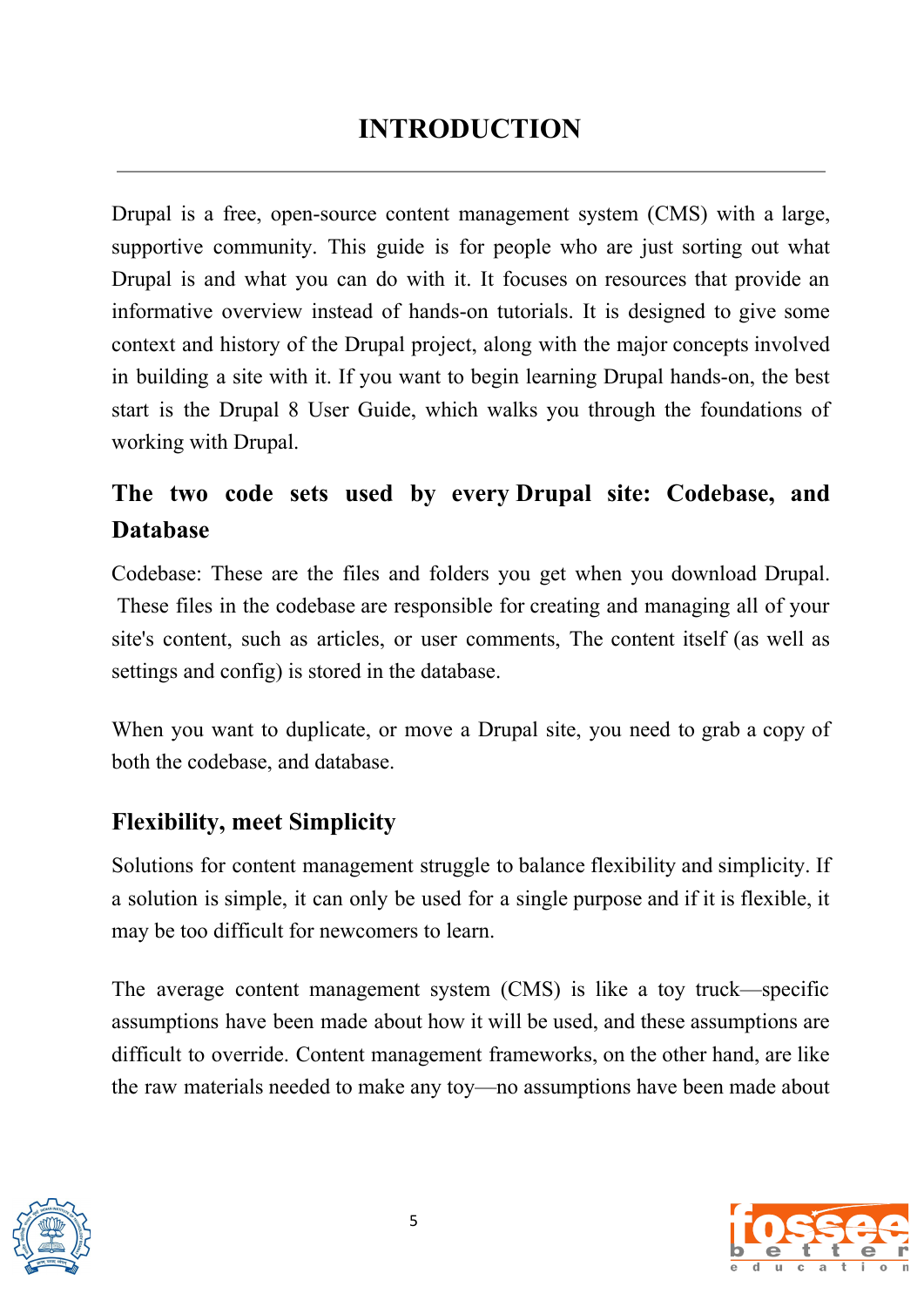how they'll be used and the builder needs expert technical knowledge in order to make anything at all.

Drupal is designed to be the perfect content management solution provider for non-technical users who need both simplicity and flexibility. It accomplishes this through its modular approach of site building. Unlike other CMSs, Drupal isn't a prefabricated toy truck, but rather a collection of wheels, windshields, axles, frames, etc. that a toy-maker can easily connect together. With Drupal, a maker could create a toy truck and similarly can also create a toy such as airplane, submarine, or robot. For this reason, Drupal may be described as both a content management system and a content management framework—one unified system that strives to have the strengths of both, without their deficiencies.

So, whether a site builder is looking to create a news site, online store, social network, blog, wiki, or anything else, it's just a matter of combining the right modules. The only limitations are the creator's imagination.

## **The Drupal flow**

If you want to go deeper with Drupal, you should understand how information flows between the system's layers. There are five main layers to consider:





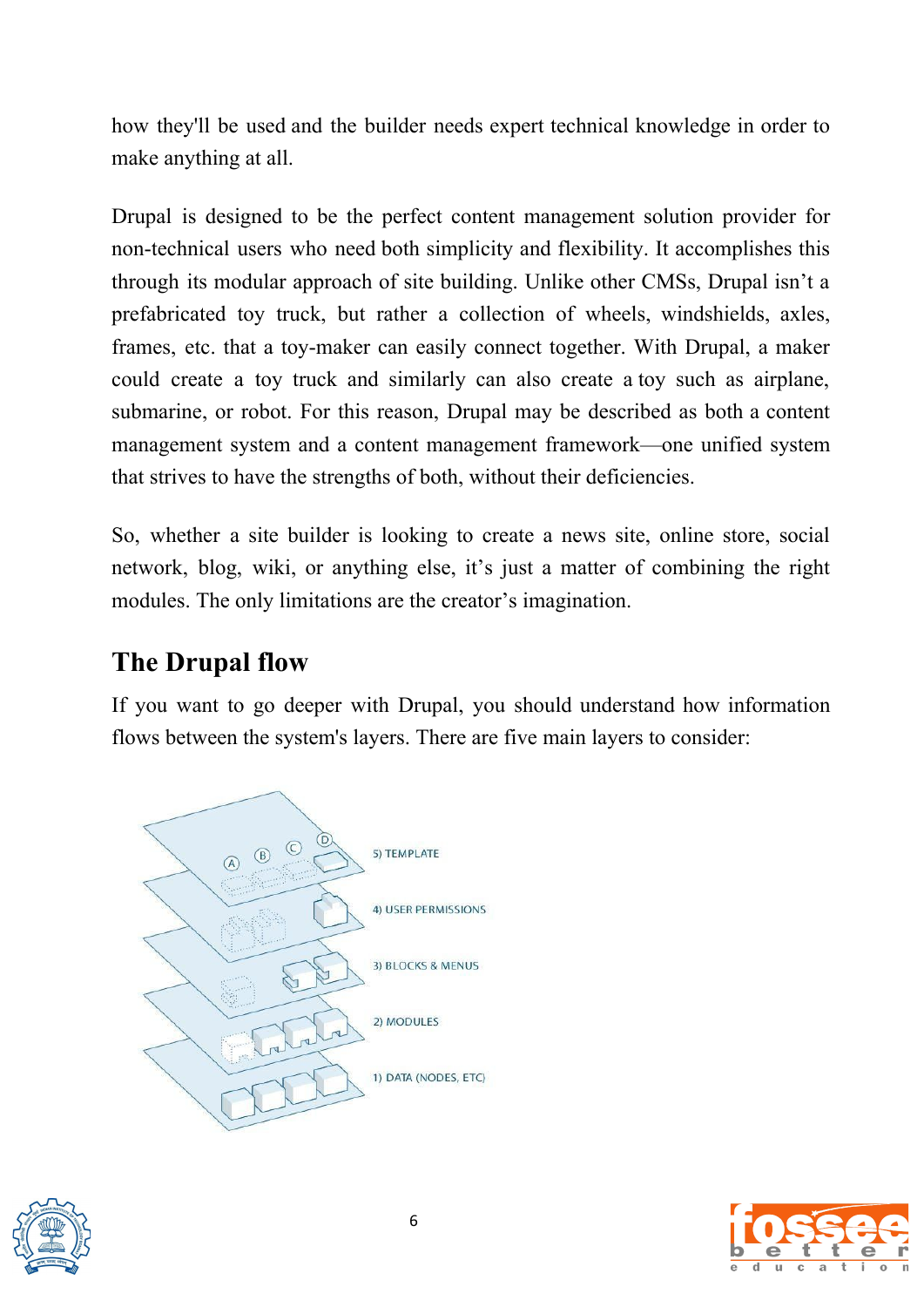## **Dependency manager for PHP**

#### **The role of Composer**

Drupal 8 and each minor version introduces new features and functionality: everything from moving the most commonly used third-party modules into its core to the introduction of an object-oriented PHP framework. These improvements also introduced the **Symfony framework** that brings in the ability to use a dependency management tool called Composer.

Composer (https://getcomposer.org/) is a dependency manager for PHP that allows us to perform a multitude of tasks: everything from creating a Drupal project to declaring libraries and even installing contributed modules, just to name a few. The advantage of using Composer is that it allows us to quickly install and update dependencies by simply running a few commands. These configurations are then stored within a composer.json file that can be shared with other developers to quickly set up identical Drupal instances.

If you are new to Composer, let's take a moment to discuss how to go about installing Composer for the first time within a local environment.

### **Installing Composer locally**

Composer can be installed on Windows, Linux, Unix, and OS X. For this example, we will be following the install found at https://getcomposer.org/download/. Ensure that you take a look at the Getting Started documentation that corresponds with your operating system.

Begin by opening a new Terminal window. By default, our Terminal window should place us in the user directory. We can then continue by executing the following four commands:

1. Download Composer installer to the local directory:

### **php -r "copy('https://getcomposer.org/installer' , 'composersetup. php');"**

2. Verify the installer:

Since Composer versions are often updated, it is important to refer to the date on the



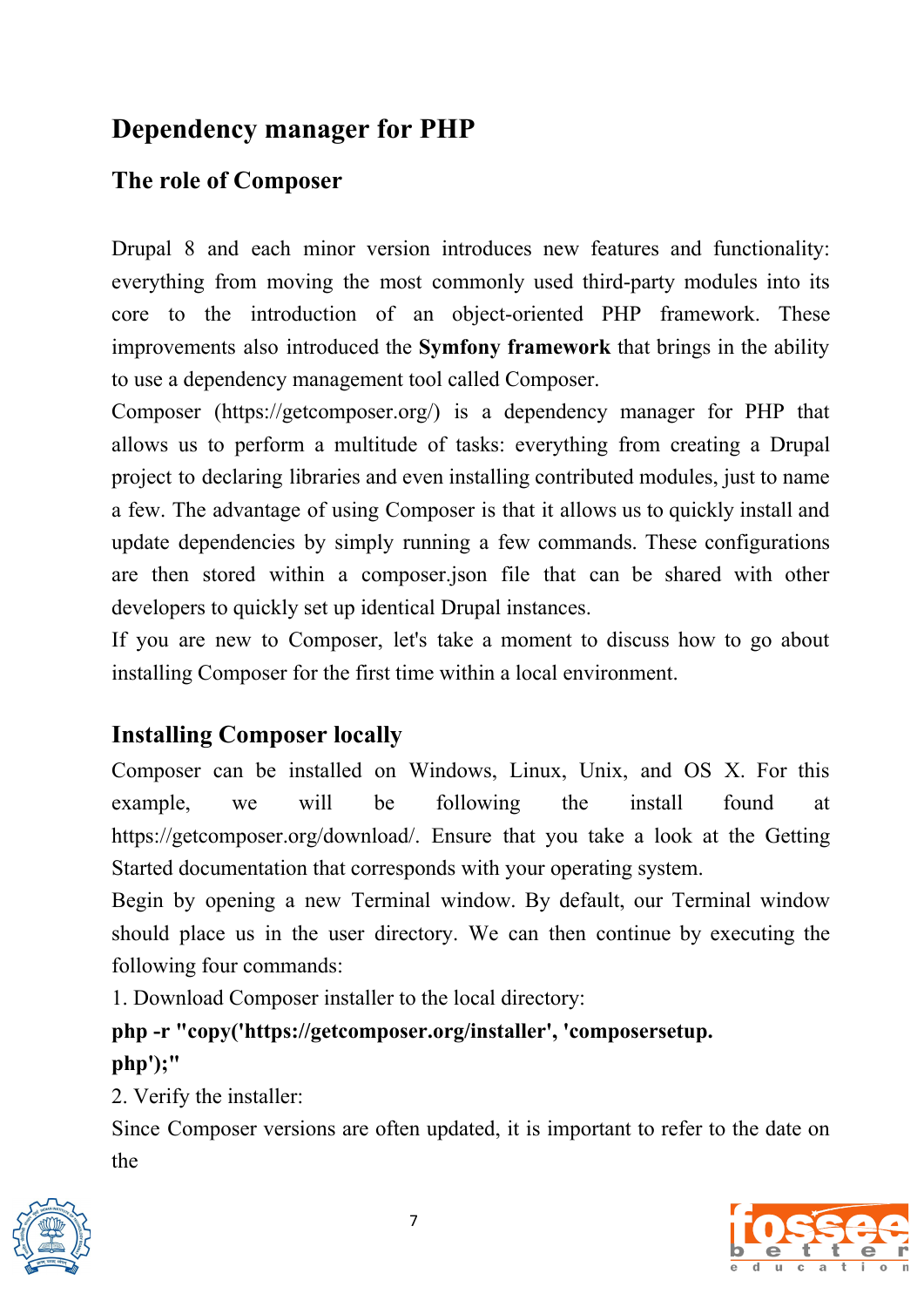Download Composer page to ensure that the preceding hash file is the most current

one.

3. Run the installer:

#### **php composer-setup.php**

4. Remove the installer:

#### **php -r "unlink('composer-setup.php');"**

5. Composer is now installed locally, and we can verify this by executing the following command within a Terminal window:

#### **php composer.phar**

The challenge with having Composer installed locally is that it restricts us from using it outside the current user directory. In most cases, we will be creating projects outside of our user directory, so having the ability to globally use Composer quickly becomes a necessity.

#### **Speeding up tasks using Drush**

Drush (http://www.drush.org/en/master/) is a command-line shell and Unix-scripting interface that allows us to interact with Drupal. Drush gives us the ability to use the command line to accomplish tasks quickly, without the need to rely on the Drupal admin UI. As part of the composer install, our project has the latest version of Drush installed automatically.

Executing a Drush command is typically as easy as typing the word drush within a Terminal window.

However, the challenge of having a per-project instance of Drush is in the way we are forced to currently execute Drush commands. Since the drush executable is located within the projects

/vendor/bin/drush folder, if we are within the root of our project, we execute drush by entering the following within the Terminal window:

#### **./vendor/bin/drush**

The problem is the path can easily change; if, for instance, we are in the /web root, the same command would be:

**../vendor/bin/drush**



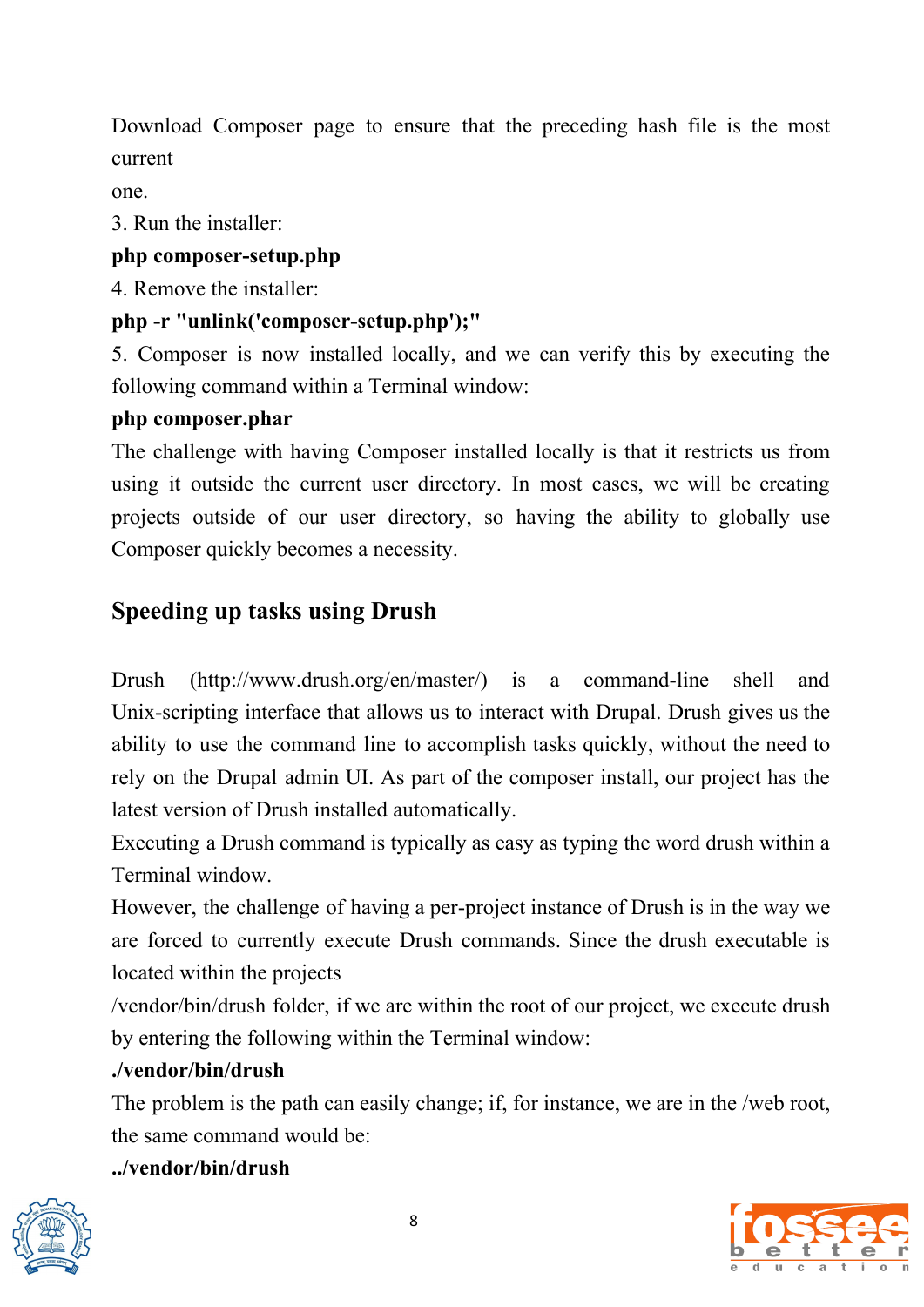Notice the two dots indicating one must traverse up a level to locate the /vendor folder.

This is not ideal when we will be using Drush quite frequently to perform various tasks. We can resolve this in a couple of different ways.

#### **Installing Drush globally**

Installing Drush globally varies based on the operating system or AMP stack, as there is a

dependency on PHP 5.5.9 or higher. This dependency will be satisfied in most cases, but ensure that you verify the version of PHP that is available.

Begin by opening the Terminal window, changing into the user directory, and executing the following commands:

1. Verify that Composer is installed:

#### **composer**

2. Add Composer's bin directory to the system path:

#### **export PATH="\$HOME/.composer/vendor/bin:\$PATH"**

3. Install the latest stable release:

#### **composer global require drush/drush**

4. Verify that Drush works:

#### **drush status**

5. Now that Drush has been installed globally, we can easily ensure that we always have the latest version by running this:

#### **composer global update**

The list of Drush commands is quite long, but it does provide us with the ability to perform almost any action we may need when working on a Drupal project. Some simple commands that we will commonly use throughout the book are clearing cache, managing configurations, and even installing Drupal. For a list of all the various commands, we can browse Drush Commands at https://drushcommands.com/.



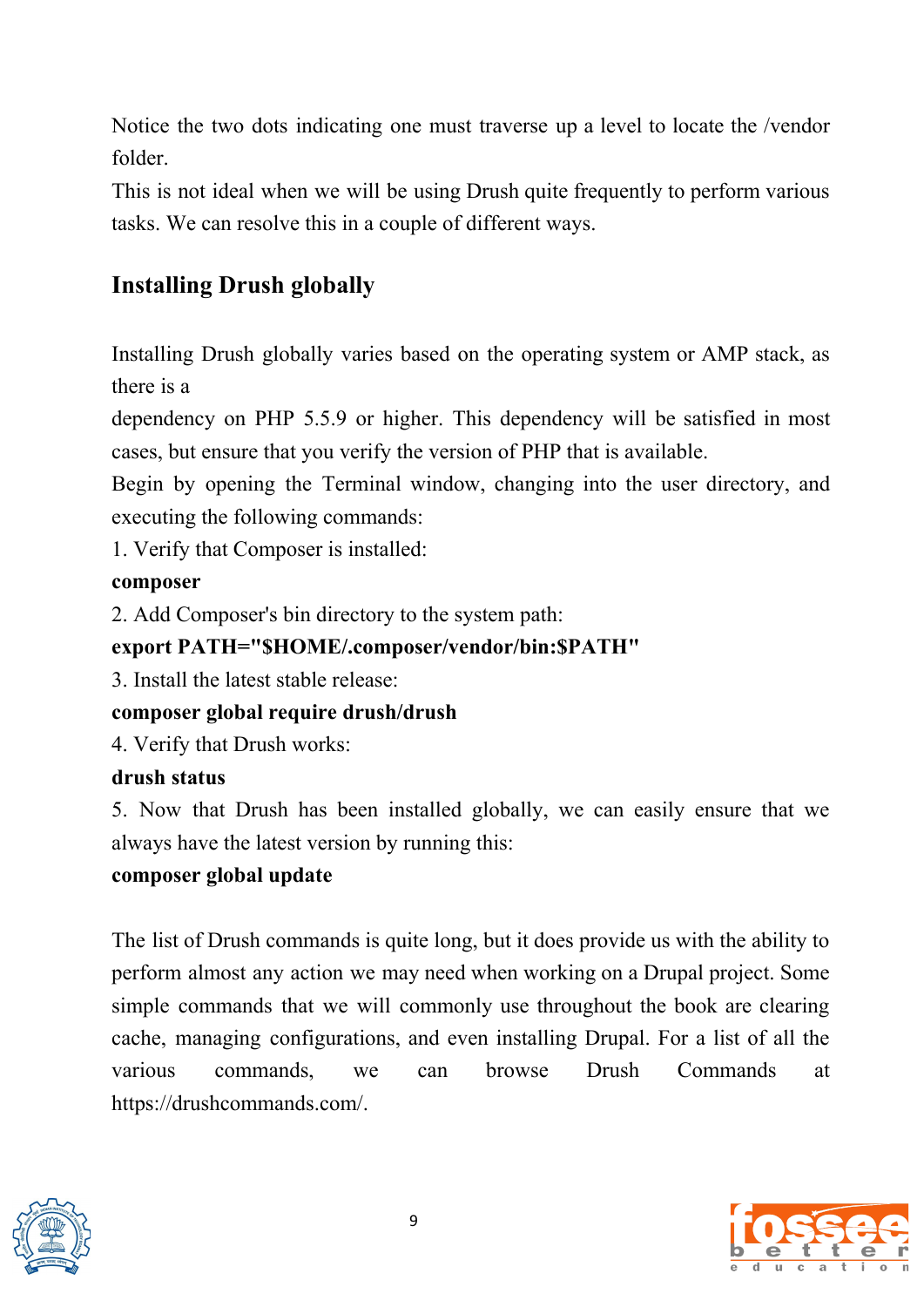## **Task 1 : Exploring Views and Storing views count on nodes**

#### **Concept: Uses of Views**

A view is a listing of content on a website. The core Views module handles the display of views, and the core Views UI module allows you to create and edit them in the administrative interface. When you define views, you are interested in taking data from your website and displaying it to the user.

A listing created by a view can be in any of the following forms:

- 1. Table with sortable fields
- 2. Grid layouts
- 3. Teasers or pictures that link to articles
- 4. Blocks
- 5. JSON output
- 6. RSS feeds
- 7. Calendars
- 8. On-screen slideshows

Step 1: Go to **Manage >> Structure >> Views >> click on +Add new view**



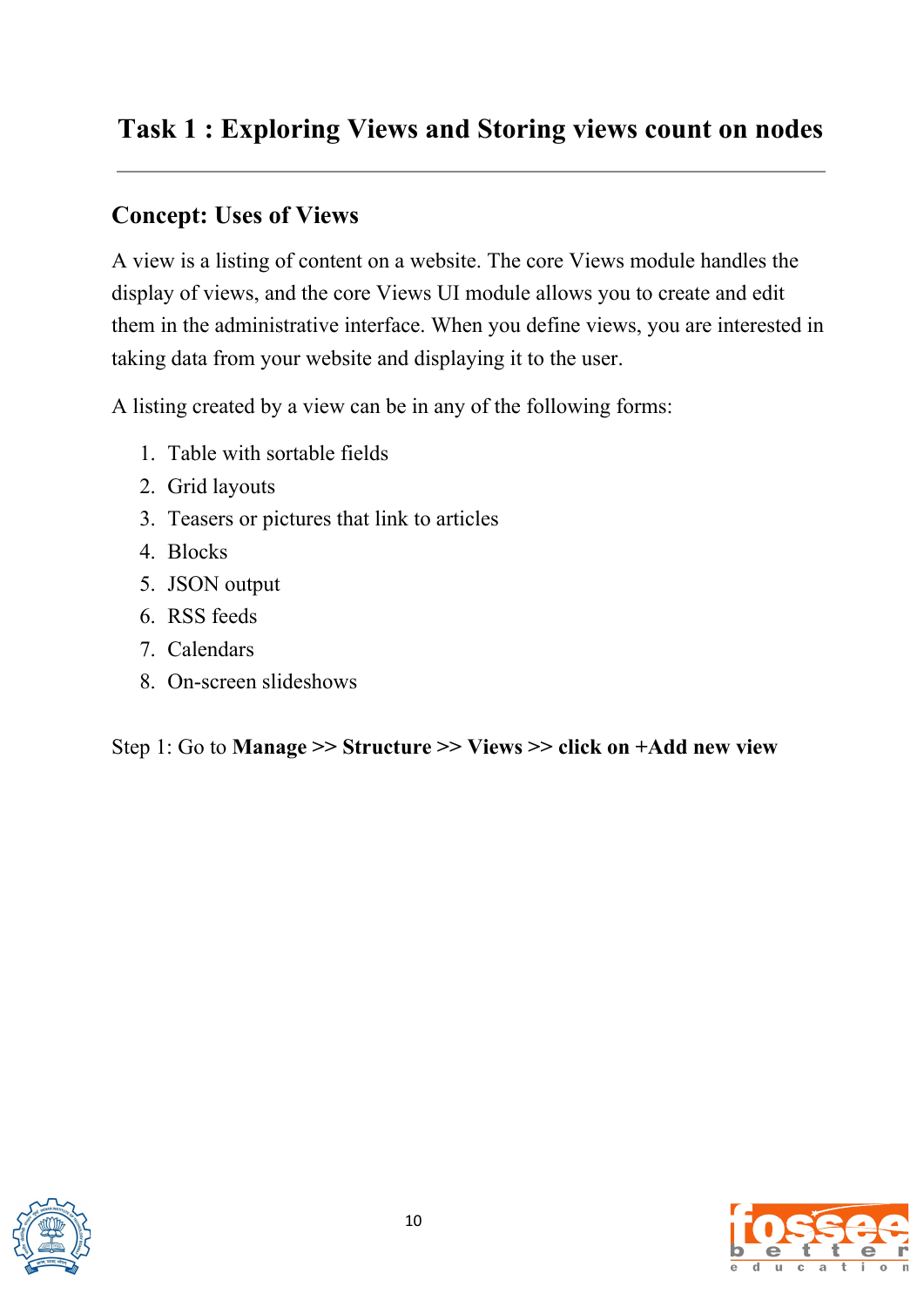

**Step 2:** Clicking on **+Add new view** redirects to "**Add new view**" page. The page has **View Basic information** fieldset that contain **View name** and **Description**.

|             | <b>ch</b> Structure           | A Appearance                     | $\mathbf{F}$ Extend | Configuration | $\mathbf{f}_2$ People | $\blacksquare$ Reports | <sup>O</sup> Help |
|-------------|-------------------------------|----------------------------------|---------------------|---------------|-----------------------|------------------------|-------------------|
|             | <b>VIEW BASIC INFORMATION</b> |                                  |                     |               |                       |                        |                   |
| View name*  |                               |                                  |                     |               |                       |                        |                   |
| latest News |                               | Machine name: latest news [Edit] |                     |               |                       |                        |                   |
| Description |                               |                                  |                     |               |                       |                        |                   |
|             | listing all latest news here  |                                  |                     |               |                       |                        |                   |
|             |                               |                                  |                     |               |                       |                        |                   |
|             |                               |                                  |                     |               |                       |                        |                   |
|             | <b>PAGE SETTINGS</b>          |                                  |                     |               |                       |                        |                   |
|             | Create a page                 |                                  |                     |               |                       |                        |                   |
|             |                               |                                  |                     |               |                       |                        |                   |
|             | <b>BLOCK SETTINGS</b>         |                                  |                     |               |                       |                        |                   |
|             | Create a block                |                                  |                     |               |                       |                        |                   |



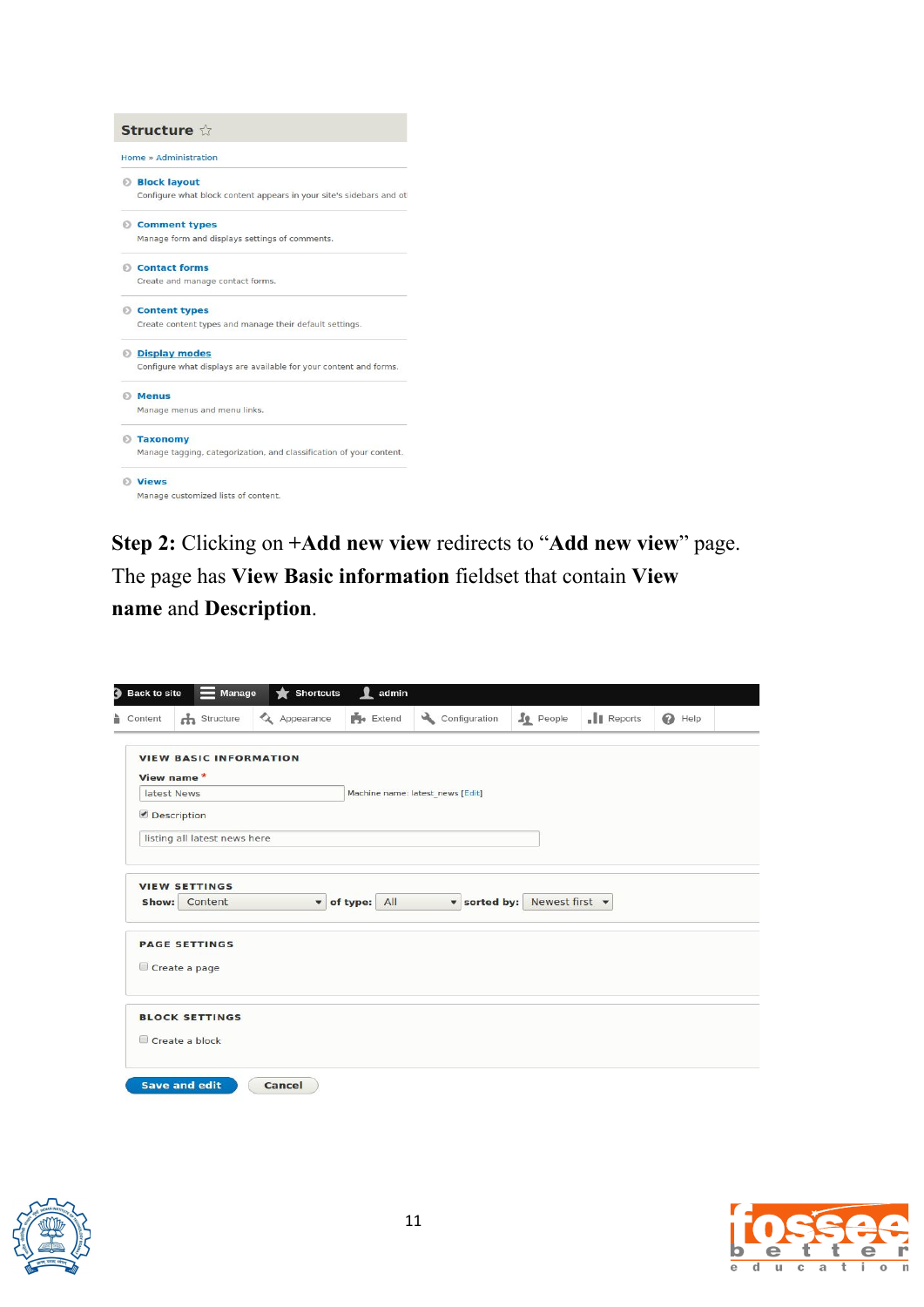Section 2 has **VIEW SETTING** which has option to show, type, and sorted by. Where, **Show** means what would you like to Display, Comment, Log entries, Files, Content, Content revision, Taxonomy Terms, Users, Link Count, Custom block revision or Custom block.

**Of type** holds bundle type either Article, Basic page, custom content type or All.

**Step 3:** Once you have saved the view page data, page will be redirected to view Display configuration section having **page** and **block UI**.

Just like Drupal 7 views contrib module, Drupal 8 views also has similar UI.

As we can see here view has multiple configuration.

**Title** : set the title for view page.

**Format:** How data has to be displayed on the site.

**Fields:** what are fields you would like to display.

**Filter criteria:** allow filter by type as well as option to expose the same.

**Sort criteria:** sorting of field date ascending or descending manner.

**page Settings:** set the page path, assign to menu if required, view permission.

**Header:** custom header for the view page.

**Footer:** custom footer for the view page.

**No Result Behaviour:** In case if view query fetches no data or empty set, we can set option to override and display custom message to user e.g. no search result available, please try again.

**Pager:** allow site to create pagination on view page.

**Advanced:** As the label suggest, this section has advanced options like [CONTEXTUAL](http://valuebound.com/resources/blog/Views-Contextual-Filters-to-Display-Content-by-passing-Raw-value-from-URL-in-drupal-8) FILTERS , RELATIONSHIPS, EXPOSED FORM, OTHER etc.



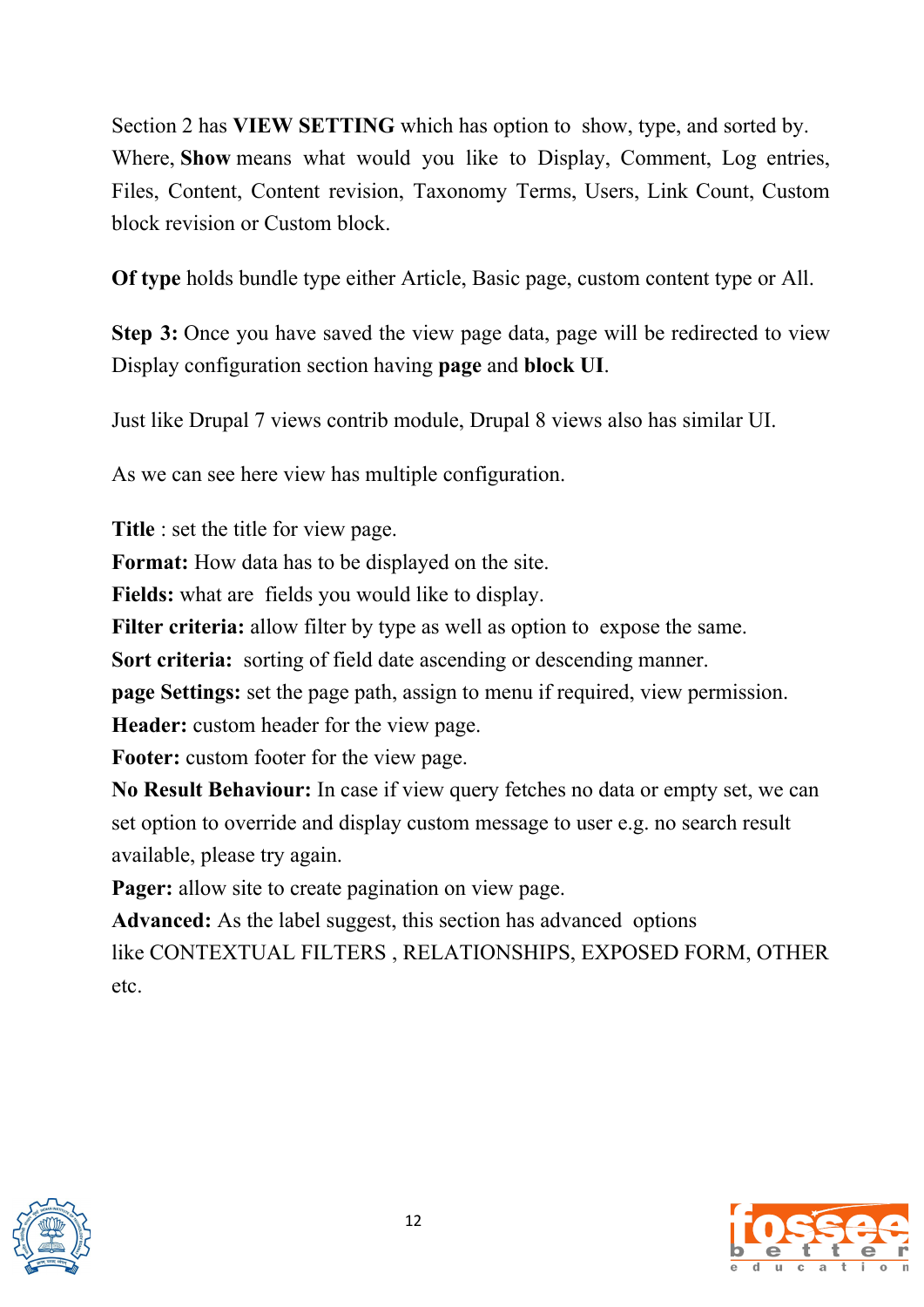## **Looking at the Views administration page**

| <b>Views</b> ☆                                                  |                     |                                                    |                                                                         |                    |
|-----------------------------------------------------------------|---------------------|----------------------------------------------------|-------------------------------------------------------------------------|--------------------|
| Settings<br>List                                                |                     |                                                    |                                                                         |                    |
| Home » Administration » Structure                               |                     |                                                    |                                                                         |                    |
| + Add view                                                      |                     |                                                    |                                                                         |                    |
| Filter by view name, machine name, description, or display path |                     |                                                    |                                                                         |                    |
| Enabled                                                         |                     |                                                    |                                                                         |                    |
| <b>VIEW NAME</b>                                                | <b>MACHINE NAME</b> | <b>DESCRIPTION</b>                                 | <b>DISPLAYS</b>                                                         | <b>OPERATIONS</b>  |
| <b>Comments</b>                                                 | comment             | Find and manage comments.                          | Page (/admin/content/comment)<br>Page (/admin/content/comment/approval) | Edit $\rightarrow$ |
| <b>Content</b>                                                  | content             | Find and manage content.                           | Page (/admin/content)                                                   | Edit $\rightarrow$ |
| <b>Custom block library</b>                                     | block_content       | Find and manage custom blocks.                     | Page (/admin/structure/block/block-content)                             | Edit $\rightarrow$ |
| <b>Files</b>                                                    | files               | Find and manage files.                             | Page (/admin/content/files/usage/%)<br>Page (/admin/content/files)      | Edit $\rightarrow$ |
| Frontpage                                                       | frontpage           | All content promoted to the front page.            | Feed (/rss.xml)<br>Page (/node)                                         | Edit $\rightarrow$ |
| Media                                                           | media               |                                                    | Page (/admin/content/media)                                             | Edit $\rightarrow$ |
| military forces                                                 | military_forces     |                                                    | Page (/military-forces)                                                 | Edit $\rightarrow$ |
| People                                                          | user_admin_people   | Find and manage people interacting with your site. | Page (/admin/people)                                                    | Edit $\rightarrow$ |
| <b>Recent comments</b>                                          | comments_recent     | Recent comments.                                   | Block                                                                   | Edit $\rightarrow$ |
| <b>Recent content</b>                                           | content_recent      | Recent content.                                    | Block                                                                   | Edit $\rightarrow$ |

## **Views settings**

| Advanced Views settings $\hat{w}$                                                                                                                                                                                                                                                                             |
|---------------------------------------------------------------------------------------------------------------------------------------------------------------------------------------------------------------------------------------------------------------------------------------------------------------|
| List<br>Settings                                                                                                                                                                                                                                                                                              |
| Advanced<br>Basic                                                                                                                                                                                                                                                                                             |
| Home » Administration » Structure » Views » Views settings                                                                                                                                                                                                                                                    |
| <b>V CACHING</b><br>Disable views data caching<br>Views caches data about tables, modules and views available, to increase performance. By checking this box, Views will skip this cache and always rebuild this data when needed. This can have a serious performance impact on<br><b>Clear Views' cache</b> |
| <b>V DEBUGGING</b>                                                                                                                                                                                                                                                                                            |
| Add Views signature to all SQL queries<br>All Views-generated queries will include the name of the views and display View-name:display-name' as a string at the end of the SELECT clause. This makes identifying Views queries in database server logs simpler, but shou                                      |
| <b>Save configuration</b>                                                                                                                                                                                                                                                                                     |



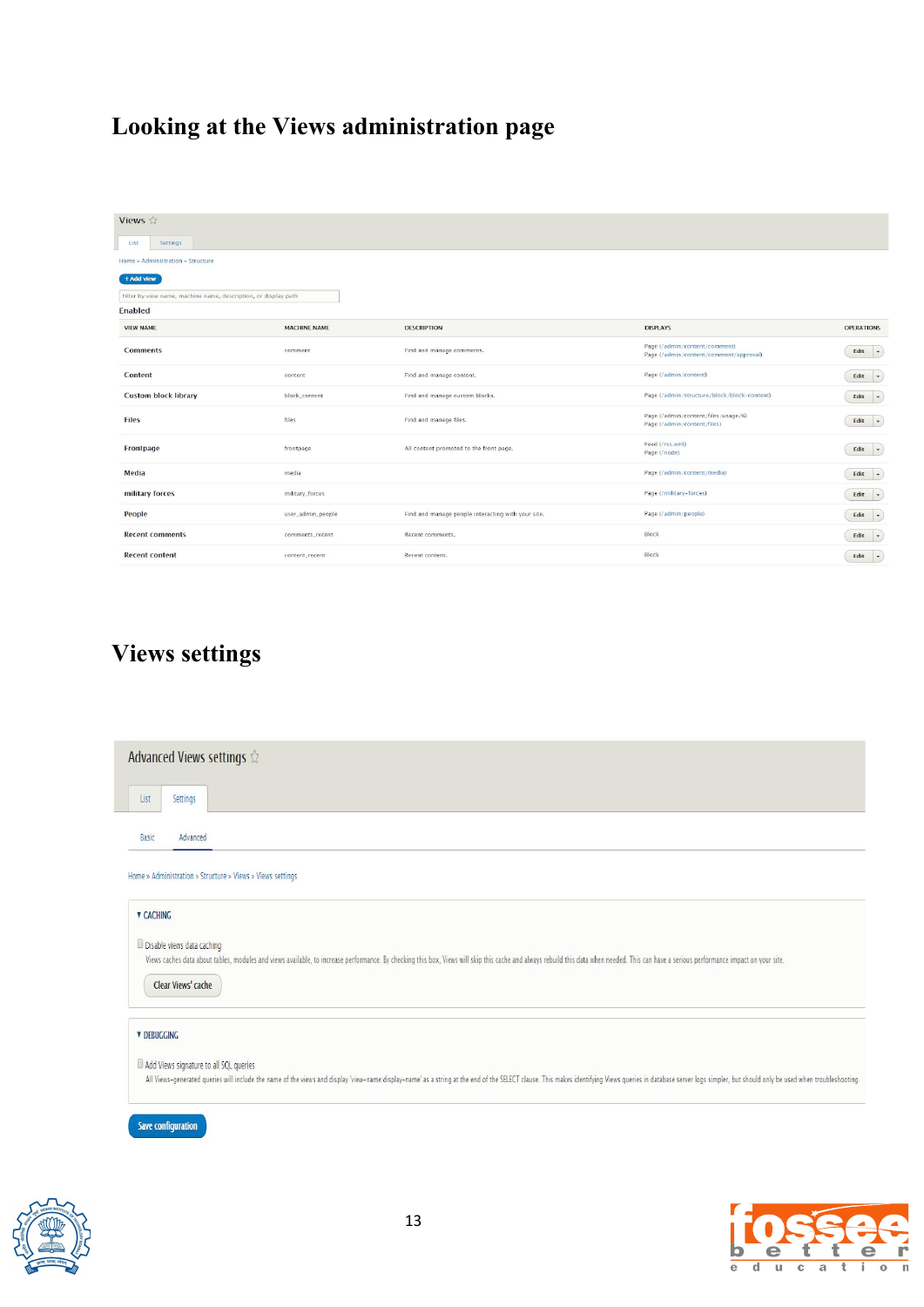#### **Views basic settings**



#### **For view count**

#### **Module needed:** Statistics

- 1. The module is already installed in drupal by default.
- 2. Go to extend and enable the module Statistics.
- 3. Go to Configuration->Statistics then tick the checkbox for "Count Content Views".
- 4. Then to implement it go to view setting in which we need it.
- 5. In fields add new field Total views and create a label for a better look of views.

6. Go to permission in people and give access to anonymous so that they can see total views.



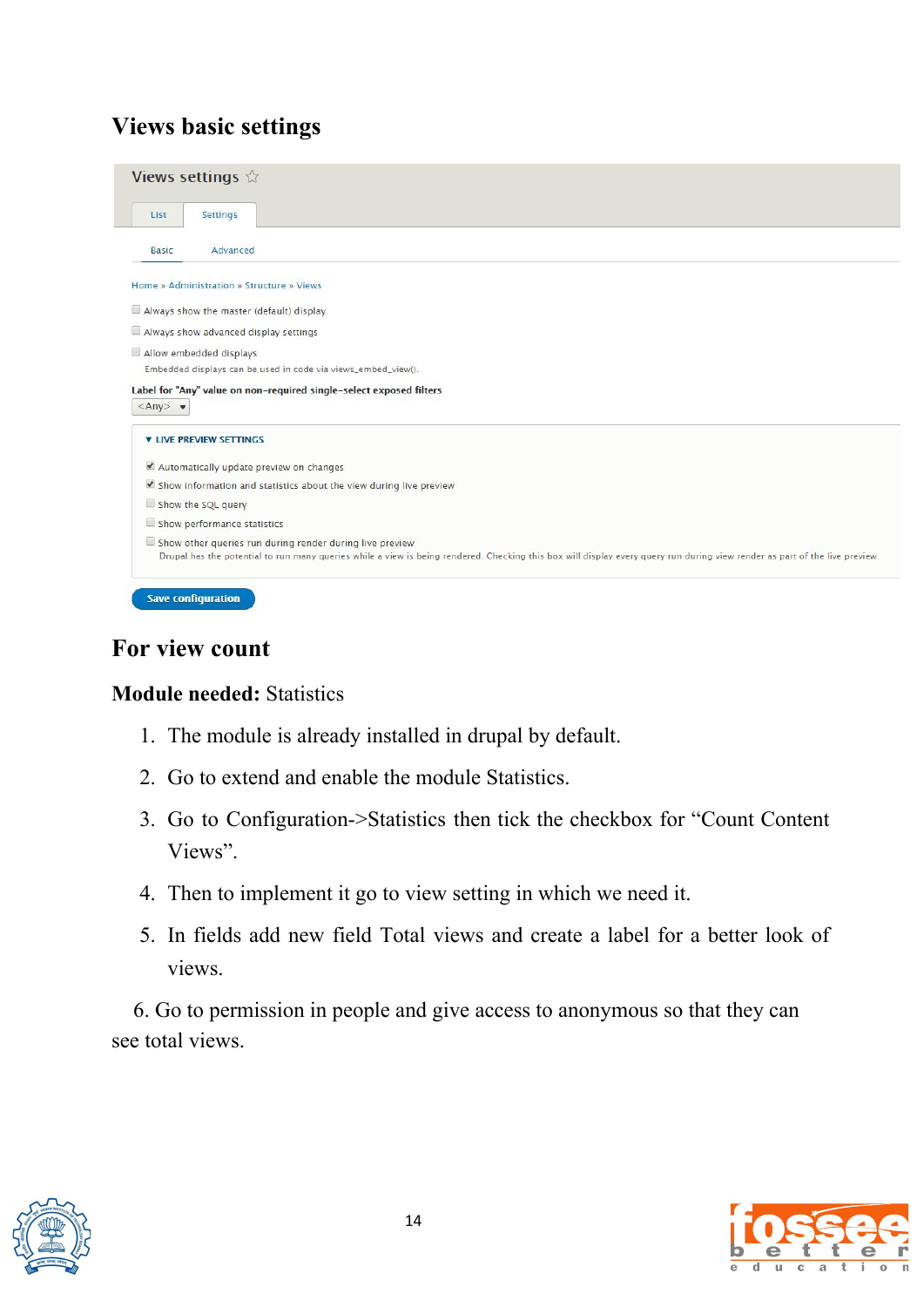## **Task 2 : Implementing Like/Dislike on node**

#### **Module Used :** [Like/Dislike](https://www.drupal.org/project/like_dislike) Module

This module provides "like" and "dislike" widgets for contents inside Drupal, making it easiers to promote features as the one seem on many social network websites.

Technically speaking, the module provides 2 tags for Voting API, "like" and "dislike", working in a different way from Vote [Up/Down,](https://www.drupal.org/project/vote_up_down) that is like a "plus or minus" approach. Likes are separate from Dislikes here.



#### **Module needed**: Like and dislike [Download](https://www.drupal.org/project/like_dislike)

#### **Dependencies**: NILL

- 1. Once the module is installed from drupal.org.
- 2. Enable the module on your Drupal site.
- 3. Go to the manage field of the content type add like and dislike field.
- 4. If you want to show it in any view then add field like and dislike in the settings of the view.
- 5. For the like count in the views add field like and dislike.



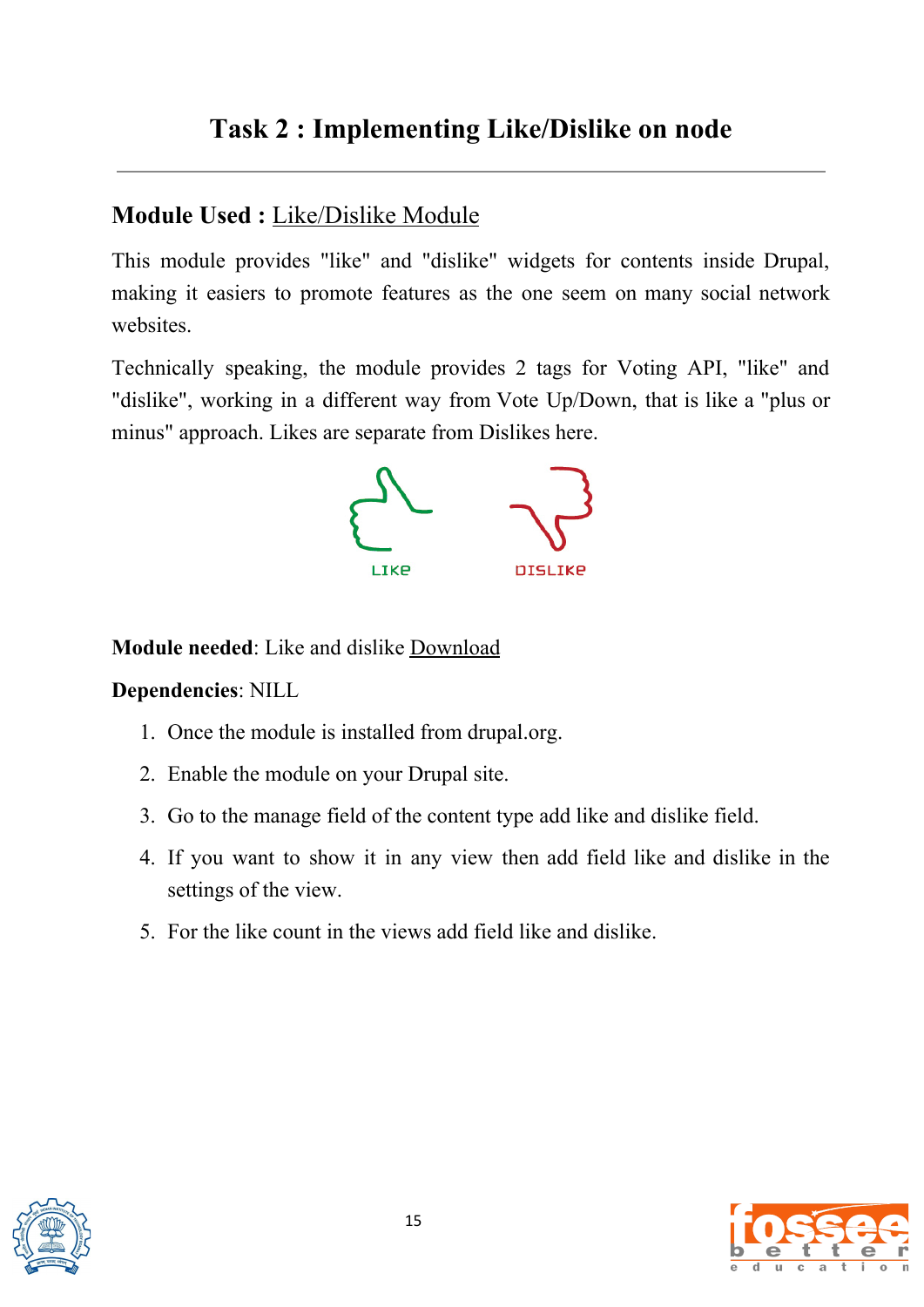#### **For comment count**

#### **Module needed:** Statistics

- 1. The module is already installed in drupal by default.
- 2. Go to extend and enable the module Statistics.
- 3. Go to Configuration->Statistics then tick the checkbox for "Count Content Views".
- 4. Then to implement it go to view setting in which we need it.
- 5. To add comment count add field Comment count and label it.
- 6. Go to permission in people and give access to anonymous so that they can see the comment.





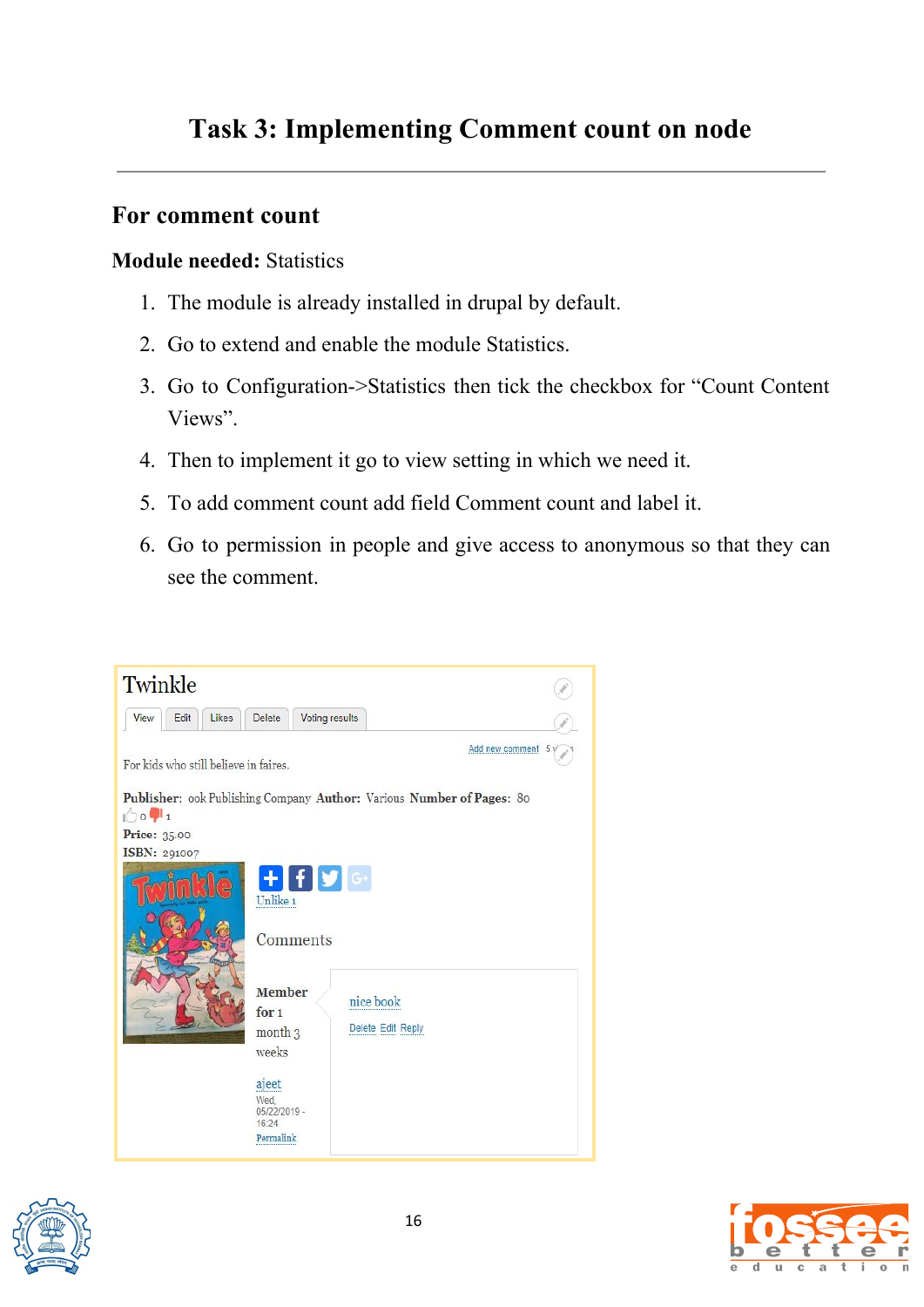## **Task 4 : Implementing Share Button for Social Media Platform**

**Module Used :** [AddToAny](https://www.drupal.org/project/addtoany) Share Buttons Module



**Share buttons for Drupal** including the AddToAny universal share button, Facebook, Twitter, Google+, Pinterest, WhatsApp and many more.

Customizable

- **● [Documentation](https://www.addtoany.com/buttons/customize/drupal) & Examples**
- **● Your choice of share buttons with the standard buttons packaged in the module, or you can use buttons of your own**
- **● Customize the SVG sharing icons by choosing a [custom](https://www.addtoany.com/buttons/customize/drupal/icon_color) icon color, or using CSS code (for animations, effects, height & width, border-radius, and much more)**
- **● Choose the colors of the [universal](https://www.addtoany.com/buttons/customize/drupal/css_style_colors) share menu**
- **● Fine-tune the styling of the sharing menu using CSS**
- 1. Click on configuration ->web services -> Add to any.
- 2. Here, under entities choose the types where you want these sharing buttons.
- 3. Save configuration.

4. Now, you will notice that you can see these share buttons on article content type but not on the content type you created.

- 5. So, in order to see these buttons on the content type you created.
- 6. Go to that content type -> manage fields -> manage display.

7. Manage display drag and put the addtoany inside the field of your content type(do this for all content types).

8. Add the AddtoAny field wherever you want to put it.

9. Save everything.

Now, go back to your site and you will see these buttons.



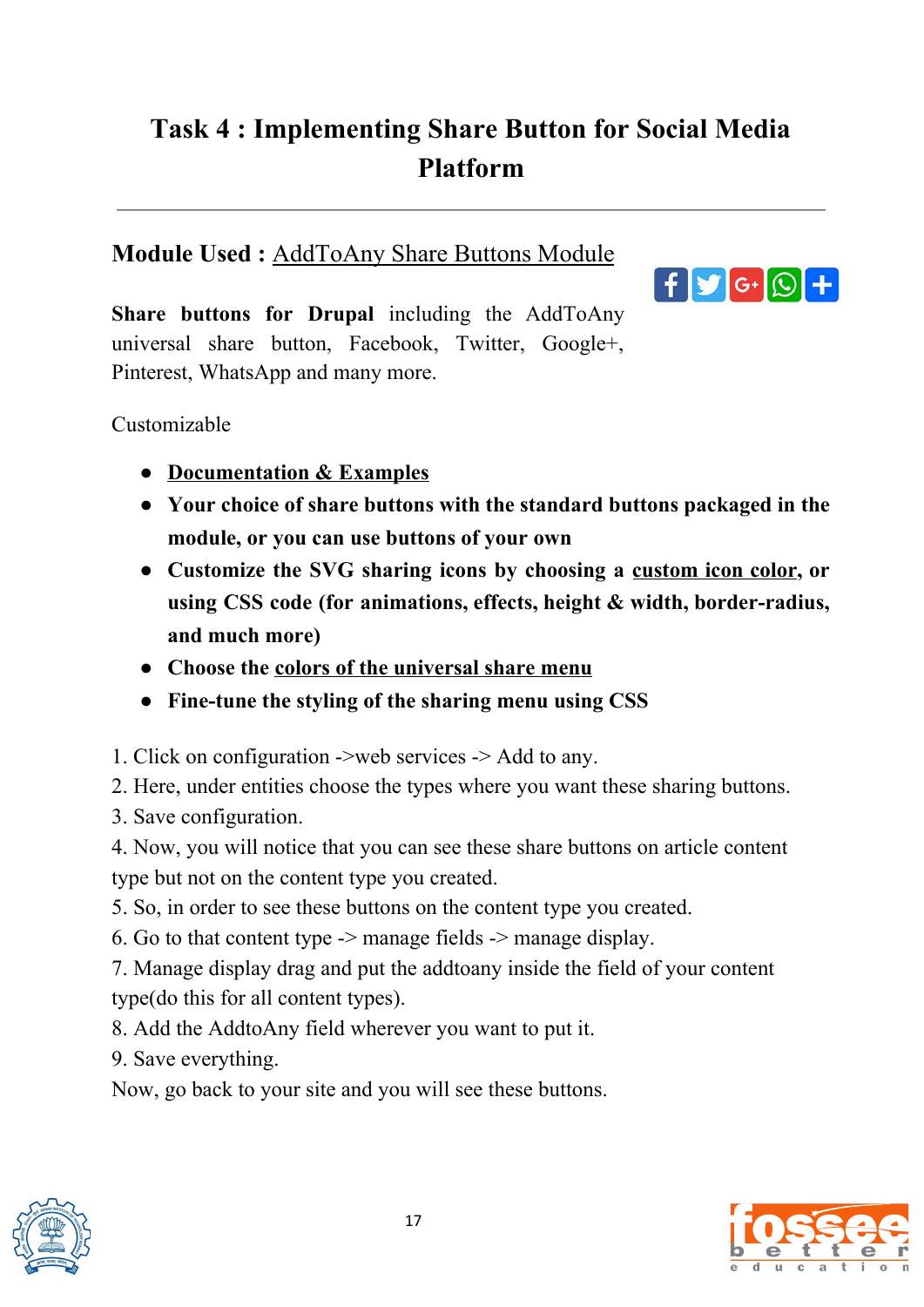## **Task 5 : Implementing IF Else Logic in Twig code**

#### **Module Used :** Twig Field [Value](https://www.drupal.org/project/twig_field_value)

Twig Field Value allows Drupal 8 themers to get partial data from field render arrays. It gives them more control over the output without drilling deep into the render array or using preprocess functions**.**

#### **Single field value**

```
<strong>{{ content.field_name|field_label }}</strong>: {{ content.field_name|field_value }}
Multiple field values
```
<strong>{{content.field\_name|field\_label}}</strong>: {{ content.field\_name|field\_value|safe\_join(', ') } }

#### **Single field properties**

 $\langle$ span>Text format: {{ content.field body|field raw('text format') }  $\langle$  </span>

#### **Referenced entities**

 $\langle$ img src={{file url(content.field\_image|field\_target\_entity.uri.value) }} alt={{ content.field image|field raw('alt') }  $>$ 

<body

```
{% if page|default('login') == 'login' %}
        class="login"
```
{% elseif page == 'other' %}

class="login"

{% else %}

class="noclass"

 $\{ \, \text{\& endif } \, \text{\&} \, \}$ 

</body>

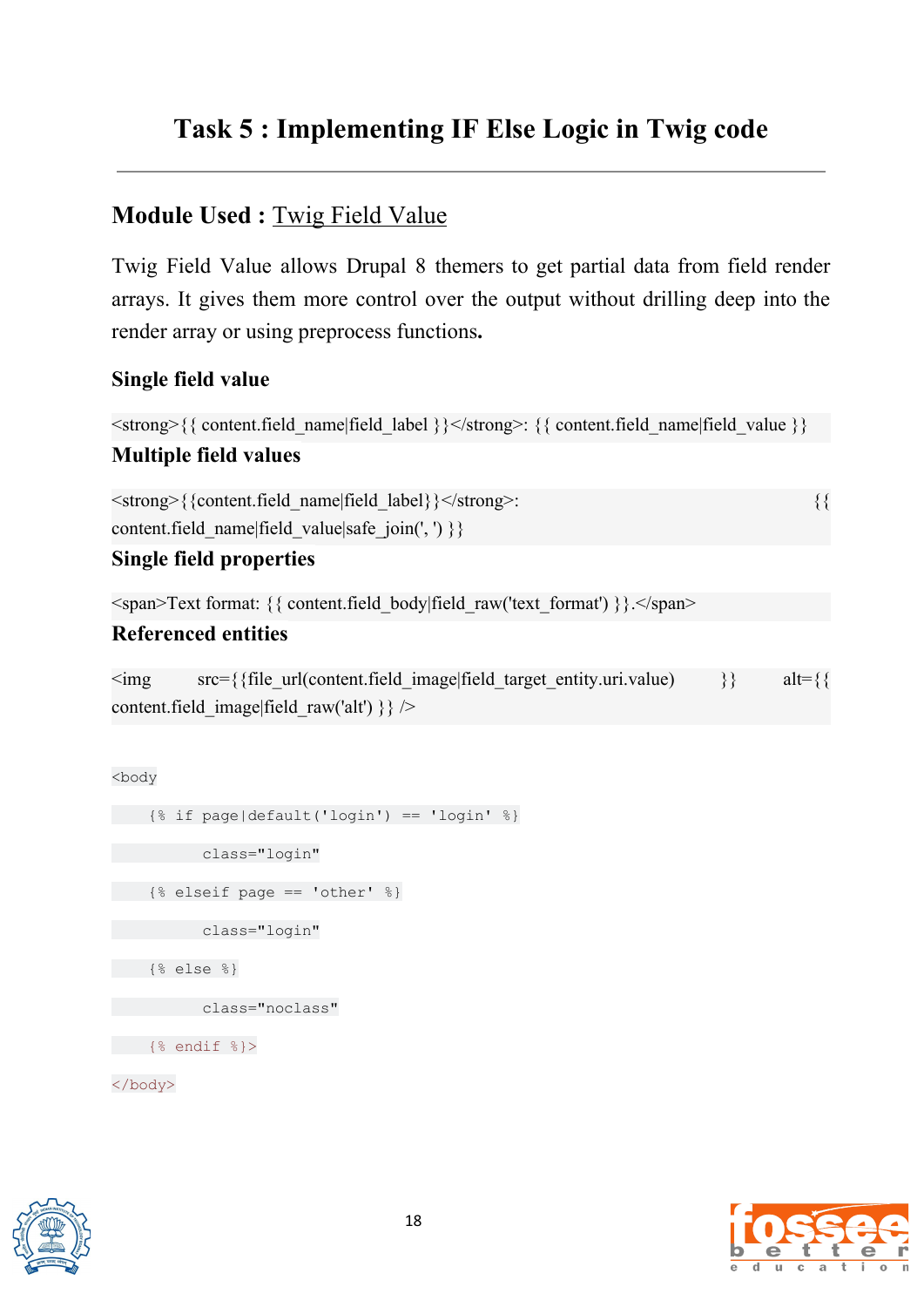## **Task 6 : To Explore the Taxonomy use on an instance**

Create News Category vocabulary and add it to the Recipe content type as a field that can contain an unlimited number of values and that allows adding new terms to the vocabulary.

Steps

1. In the Manage administrative menu, navigate to Structure > Taxonomy(admin/structure/taxonomy).

| <b>Taxonomy</b>                         |                                                                                                                           |                   |
|-----------------------------------------|---------------------------------------------------------------------------------------------------------------------------|-------------------|
| Home » Administration » Structure       |                                                                                                                           |                   |
|                                         | Taxonomy is for categorizing content. Terms are grouped into vocabularies. For example, a vocabulary called "Fruit" would |                   |
|                                         |                                                                                                                           |                   |
| contain the terms "Apple" and "Banana". |                                                                                                                           |                   |
| + Add vocabulary                        |                                                                                                                           |                   |
| <b>VOCABULARY NAME</b>                  | <b>DESCRIPTION</b>                                                                                                        | <b>OPERATIONS</b> |

2. Click Add vocabulary, and fill in the values below. Like in this news category is added



3. Click Save. You will be taken to the Ingredients page, which shows a list of all the terms in this vocabulary.

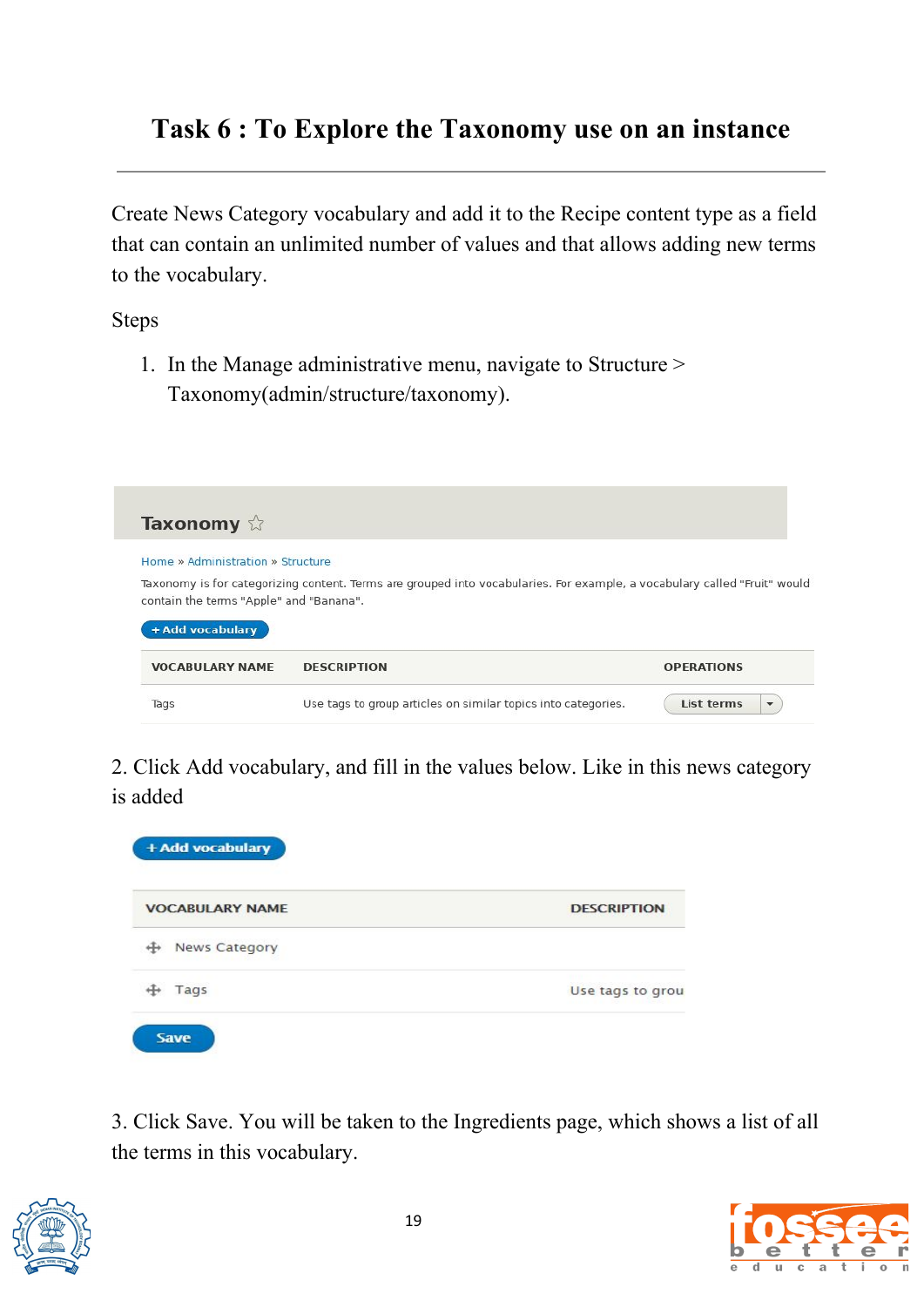4. Click Add term. Terms added .

| <b>NAME</b> |                 |  |
|-------------|-----------------|--|
| ⊕           | <b>Business</b> |  |
| ⊕           | International   |  |
|             | Lifestyle       |  |
| ⊕           | National        |  |
|             | <b>Sports</b>   |  |
|             | + Technology    |  |

5. You will receive a confirmation about the term you created. Add more terms.

6. In the Manage administrative menu, navigate to Structure > Content Types(admin/structure/types).

7. Click Add field, and enter values from the table below. Click Save and continue.

8. On the following configuration screen, enter the values from the table below. Click Save field settings.

9. On the following configuration screen, enter the values from the table below. Click Save settings.

10. Click Save settings. You will be taken back to the Manage Fields page.

11.Final taxonomy on main navigation after implementing all the settings



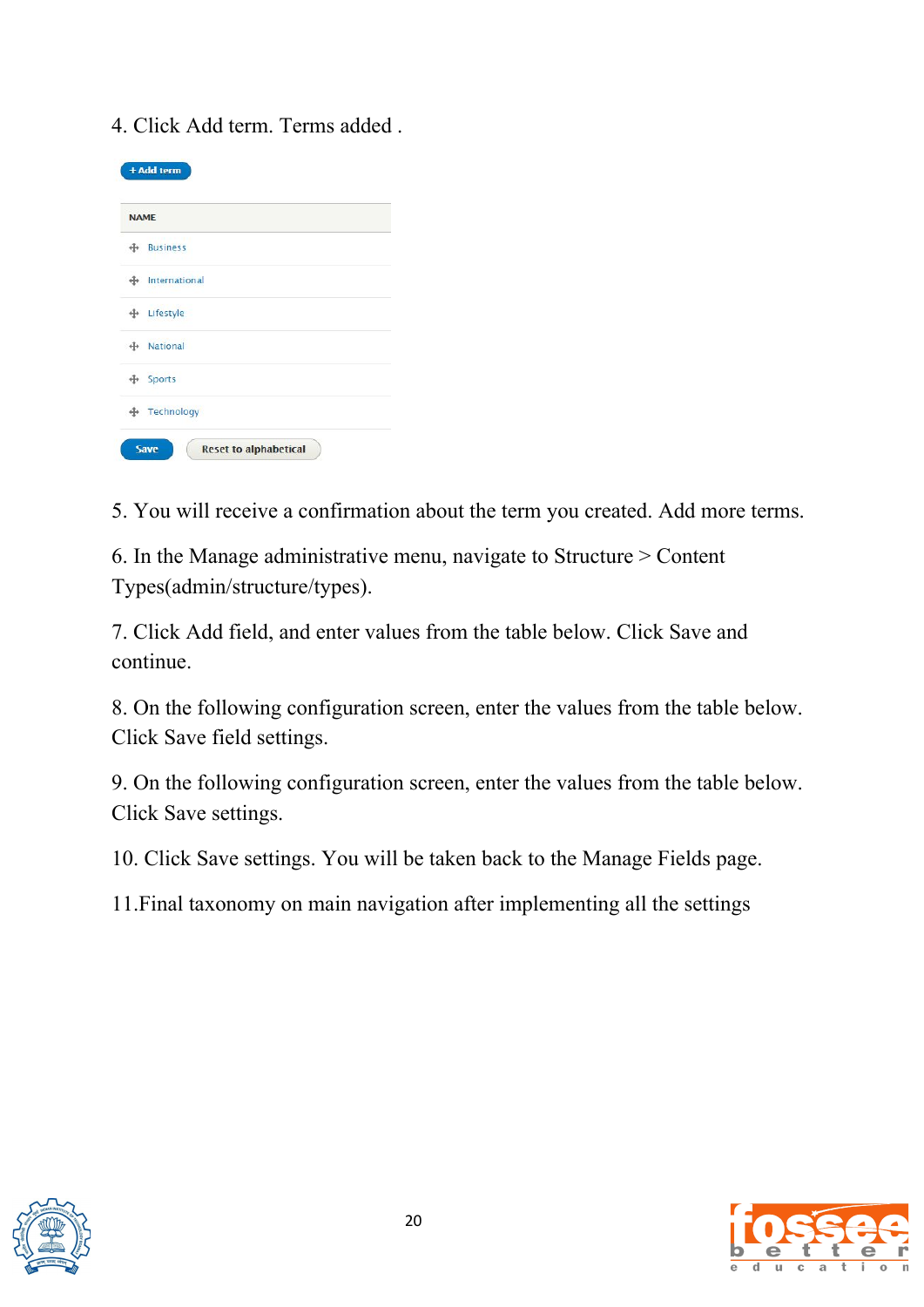## **Task 7 : To explore the theming of bootstrap And To create custom login page**

#### **Theming**

The most obvious part of Drupal's theming system is the **Appearance** admin page found at admin/appearance, which lists all the themes installed on your website. The page is shown in the following screenshot:



Choose a theme from the **Appearance** page, you are applying a specific graphic design to your website's data and functionality. However, the applied theme is in reality only a small part of the entire theming layer.

#### **Twig**

Theme engines are responsible for doing the actual output via template files. Although previous versions of Drupal were capable of using different theme engines, one stood out and was used 99.9 percent of the time (statistic made up by me on the spot)--PHPTemplate.

This theme engine used PHP files with .tpl.php extension and contained both markup and PHP. Seasoned Drupal developers grew accustomed to this practice, but it was always more difficult for front-end developers to use and theme against. In Drupal 8, it was abandoned in favor of the Twig templating engine created by



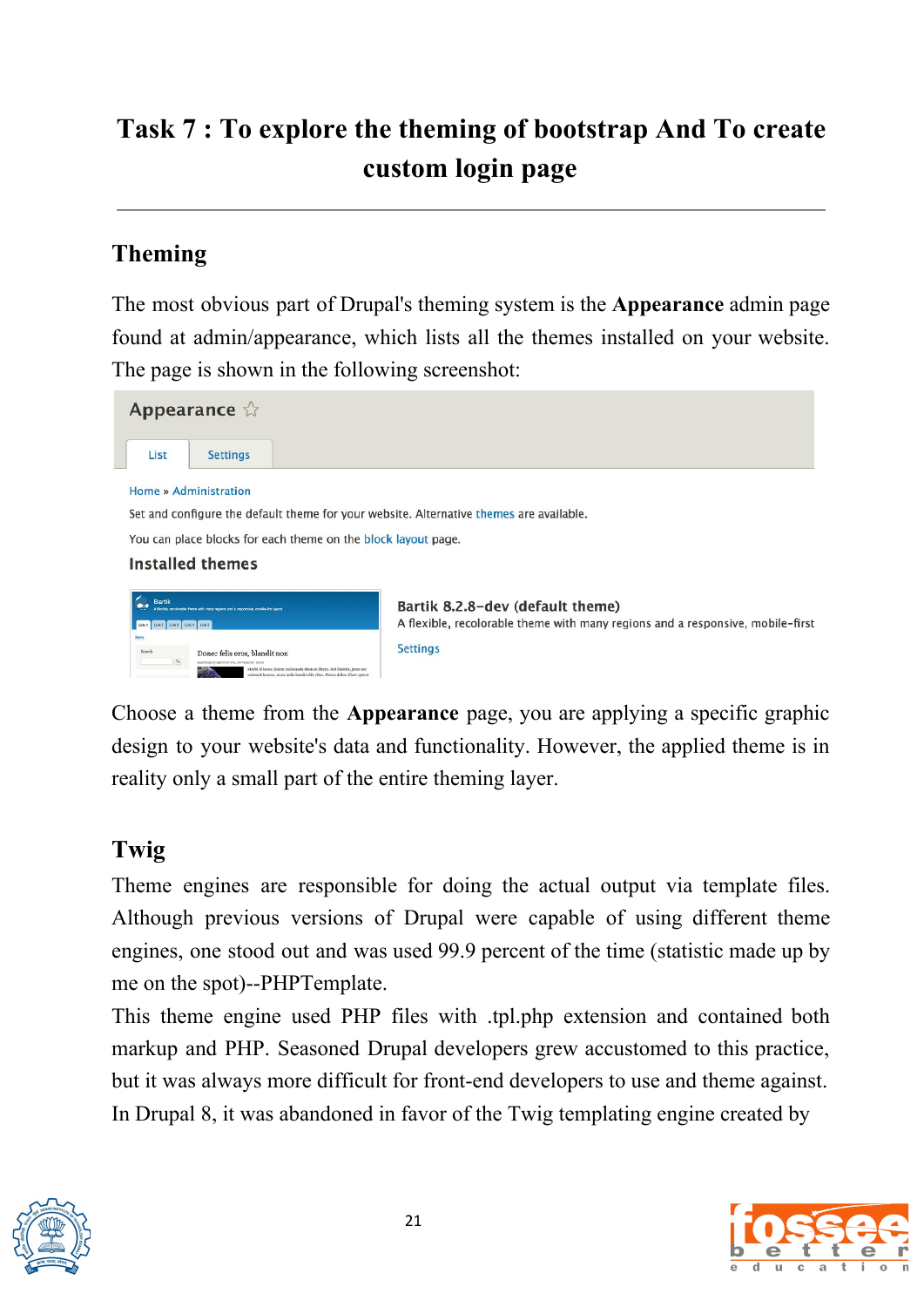SensioLabs (the people responsible for the Symfony project). As mentioned, theme functions were also deprecated in favor of outputting everything through a Twig file. This brought about many improvements to the theme system and quite some joy to the front-end community. For example, it improved security and readability and made it much less important to be actually versed in PHP to be able to take part in the theming of a Drupal site.

All Twig template files in Drupal 8 have .html.twig extension.

#### **Sub-Theming**

Below are instructions on how to create a Drupal [Bootstrap](https://www.drupal.org/project/bootstrap) based sub-theme. There are several different variations on how to accomplish this task, but this topic will focus on the two primarily and most common ways.

We should never modify any theme or subtheme that is packaged and released from Drupal.org, such as Drupal Bootstrap. If we do, all changes you have made will be lost once that theme is updated. Instead, you should create a sub-theme from one of the provided starterkits (this is considered a best practice). Once we've done that, we can override CSS, templates, and theme processing.

- Using the [Starterkit](https://drupal-bootstrap.org/api/bootstrap/docs!Sub-Theming.md/group/sub_theming/8.x-3.x#starterkit)
- Using [Source](https://drupal-bootstrap.org/api/bootstrap/docs!Sub-Theming.md/group/sub_theming/8.x-3.x#source) Files
	- o [LESS](https://drupal-bootstrap.org/api/bootstrap/docs!Sub-Theming.md/group/sub_theming/8.x-3.x#less)
	- o [SASS](https://drupal-bootstrap.org/api/bootstrap/docs!Sub-Theming.md/group/sub_theming/8.x-3.x#sass)
	- o [Compile](https://drupal-bootstrap.org/api/bootstrap/docs!Sub-Theming.md/group/sub_theming/8.x-3.x#compile)
- [Override](https://drupal-bootstrap.org/api/bootstrap/docs!Sub-Theming.md/group/sub_theming/8.x-3.x#settings) Settings
- Override [Templates](https://drupal-bootstrap.org/api/bootstrap/docs!Sub-Theming.md/group/sub_theming/8.x-3.x#templates)

### **Using the Starterkit**

The starterkit provided by this base-theme supplies the basic file structure on how to construct a proper Bootstrap based sub-theme for use with a [CDN](https://drupal-bootstrap.org/api/bootstrap/docs!plugins!Provider.md/group/plugins_provider/8.x-3.x)

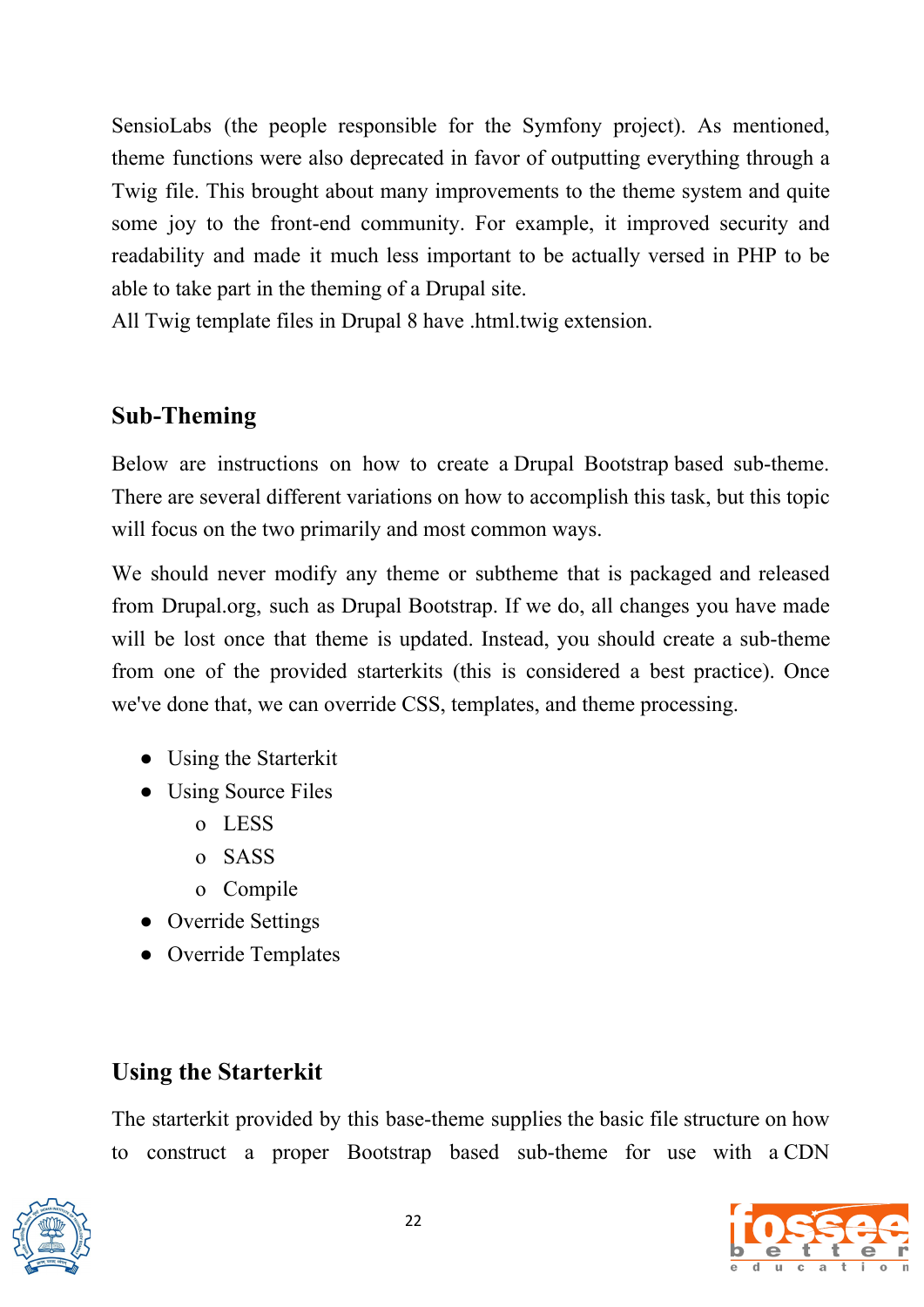[Provider](https://drupal-bootstrap.org/api/bootstrap/docs!plugins!Provider.md/group/plugins_provider/8.x-3.x) (like [jsDelivr](http://www.jsdelivr.com/)) or for use with compiling Bootstrap [Framework](https://getbootstrap.com/docs/3.4/) source files.

- Copy ./themes/bootstrap/starterkits/THEMENAME to ./themes.
	- Rename the THEMENAME directory to a unique machine readable name. This is your sub-theme's "machine name". When referring to files inside a sub-theme, they will always start with ./themes/THEMENAME/, where THEMENAME is the machine name of your sub-theme. They will continue to specify the full path to the file or directory inside it. For example, the primary file Drupal uses to determine if a theme exists is: ./themes/THEMENAME/THEMENAME.info.yml.
- Rename ./themes/THEMENAME/THEMENAME.starterkit.yml to match ./themes/THEMENAME/THEMENAME.info.yml.
	- Open this file and change the name, description and any other properties to suit your needs. Make sure to rename the library extension name as well: THEMENAME/framework.
- Rename ./themes/THEMENAME/THEMENAME.libraries.yml.
	- (Optional) If you plan on using a local precompiler (i.e. [Less](http://lesscss.org/) or [Sass\)](http://sass-lang.com/) then uncomment the appropriate JavaScript entries inside this file to enable the assets provided by the Bootstrap [Framework](https://getbootstrap.com/docs/3.4/).
- Rename ./themes/THEMENAME/THEMENAME.theme.
- Rename ./themes/THEMENAME/config/schema/THEMENAME.schema.y ml
	- Open this file and
		- rename THEMENAME.settings: and 'THEMETITLE settings'
- Rename ./themes/THEMENAME/config/install/THEMENAME.settings.y ml



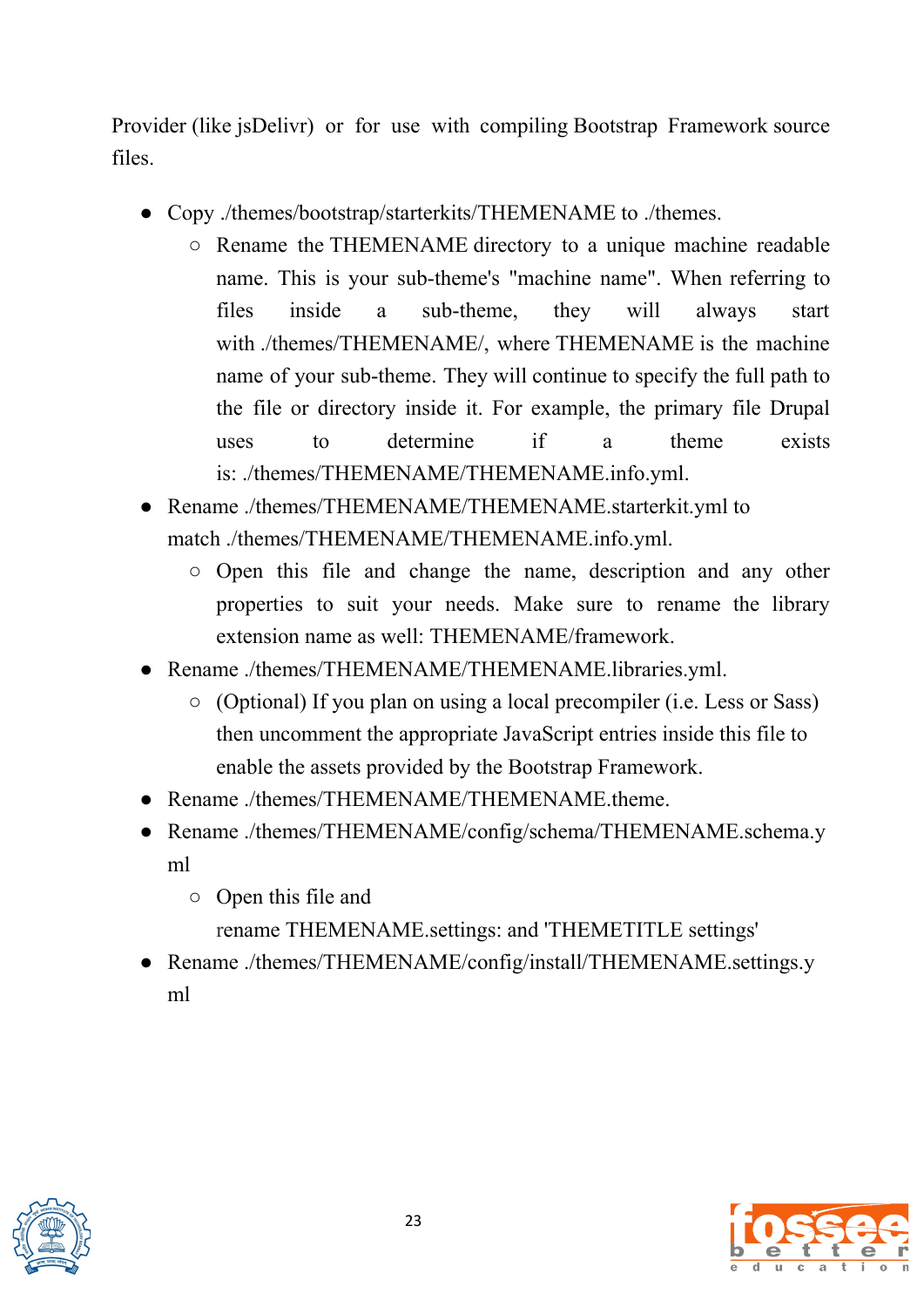## **Twig Template naming conventions**

Drupal loads templates based on certain naming conventions. This allows you to override [templates](https://www.drupal.org/node/2186401) by adding them to your theme and giving them specific [names.](https://www.drupal.org/node/2186401)

After adding a template you must [rebuild](https://www.drupal.org/node/42055) the cache in order for Drupal to discover your new template.

You can debug Twig templates to figure out which [templates](https://www.drupal.org/node/2358785) are being used to output the [markup](https://www.drupal.org/node/2358785) for any given element. More about Twig [debugging](https://www.drupal.org/node/1906392) here.

This page lists the conventions used for the base html structure, the page, regions, blocks, nodes, fields, and other core components. (It's good to know that it is possible to create custom template name suggestions using [function](https://api.drupal.org/api/drupal/core!lib!Drupal!Core!Render!theme.api.php/function/hook_theme_suggestions_HOOK_alter/8) hook theme suggestions HOOK alter.)

## **HTML (<head> template)**

Base template: html.html.twig (base location:

core/modules/system/templates/html.html.twig)

The following are some examples of how you may override the base template:

- 1. html--[internalviewpath].html.twig
- 2. html--node--[nodeid].html.twig
- 3. html.html.twig

### **Page template**

Pattern: page--[front|internal/path].html.twig Base template: page.html.twig (base location: core/modules/system/templates/page.html.twig)

- 1. page--node--edit.html.twig
- 2. page--node--1.html.twig
- 3. page--node.html.twig
- 4. page.html.twig



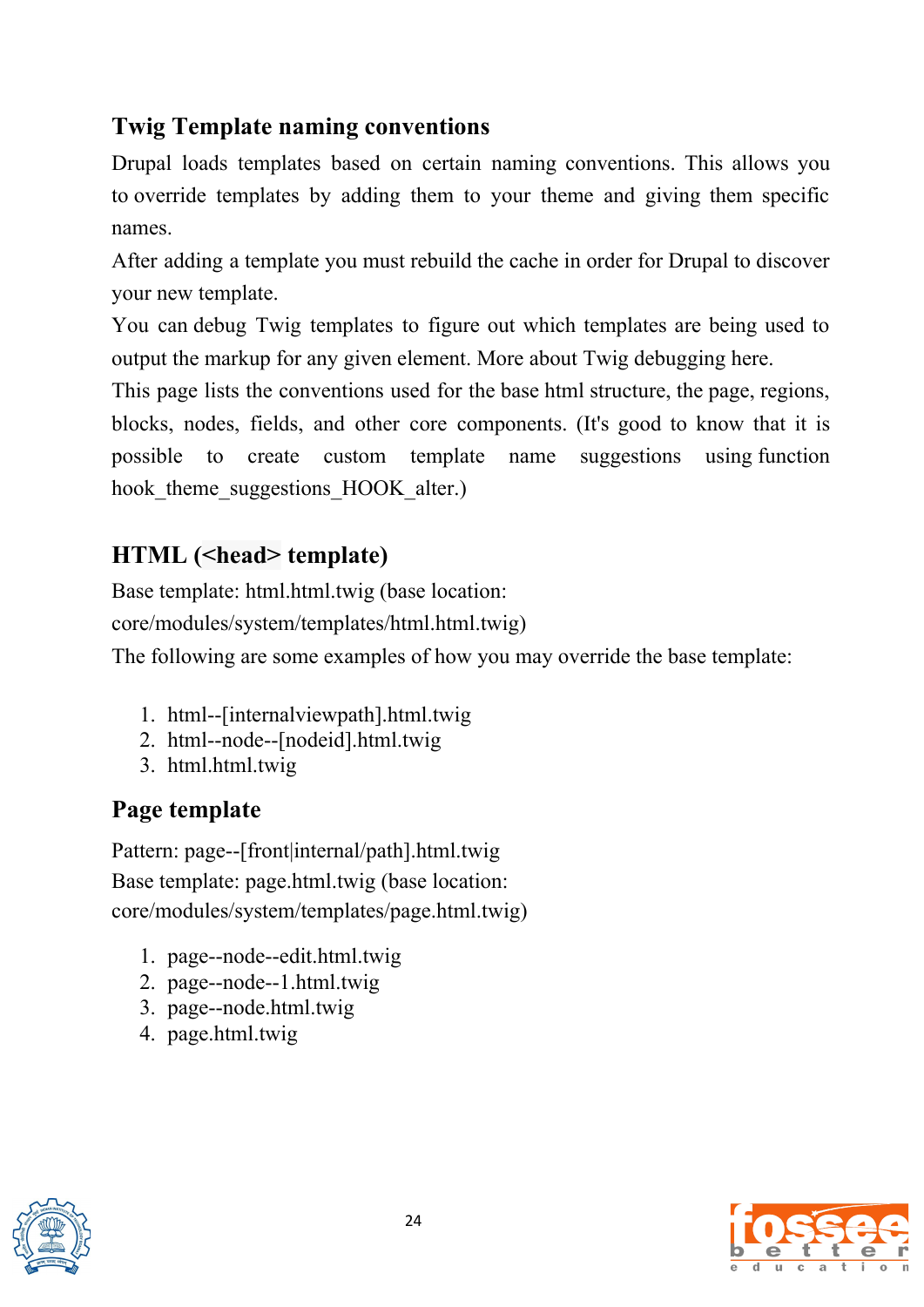## **Regions**

Pattern: region--[region].html.twig Base template: region.html.twig (base location: core/modules/system/templates/region.html.twig) The region template is used when a page region has content, either from the Block system or functions like hook page top() or hook page bottom(). Possible region names are determined by the theme [.info.yml](https://www.drupal.org/node/2349827) file.

### **Blocks**

Pattern: block--[module|-delta].html.twig Base template: block.html.twig (base location: core/modules/block/templates/block.html.twig)

- 1. block--[module]--[delta].html.twig
- 2. block--[module].html.twig
- 3. block.html.twig

"module" being the name of the module and "delta", the internal id assigned to the block by the module.

### **Nodes**

Pattern: node--[content-type|nodeid]--[viewmode].html.twig

Base template: node.html.twig (base location:

core/modules/node/templates/node.html.twig)

Theme hook suggestions are made based on these factors, listed from the most specific template to the least. Drupal will use the most specific template it finds:

- 1. node--[nodeid]--[viewmode].html.twig
- 2. node--[nodeid].html.twig
- 3. node--[content-type]--[viewmode].html.twig
- 4. node--[content-type].html.twig
- 5. node--[viewmode].html.twig
- 6. node.html.twig

## **Taxonomy terms**

Pattern: taxonomy-term--[vocabulary-machine-name|tid].html.twig Base template: taxonomy-term.html.twig (base location: core/modules/taxonomy/templates/taxonomy-term.html.twig)



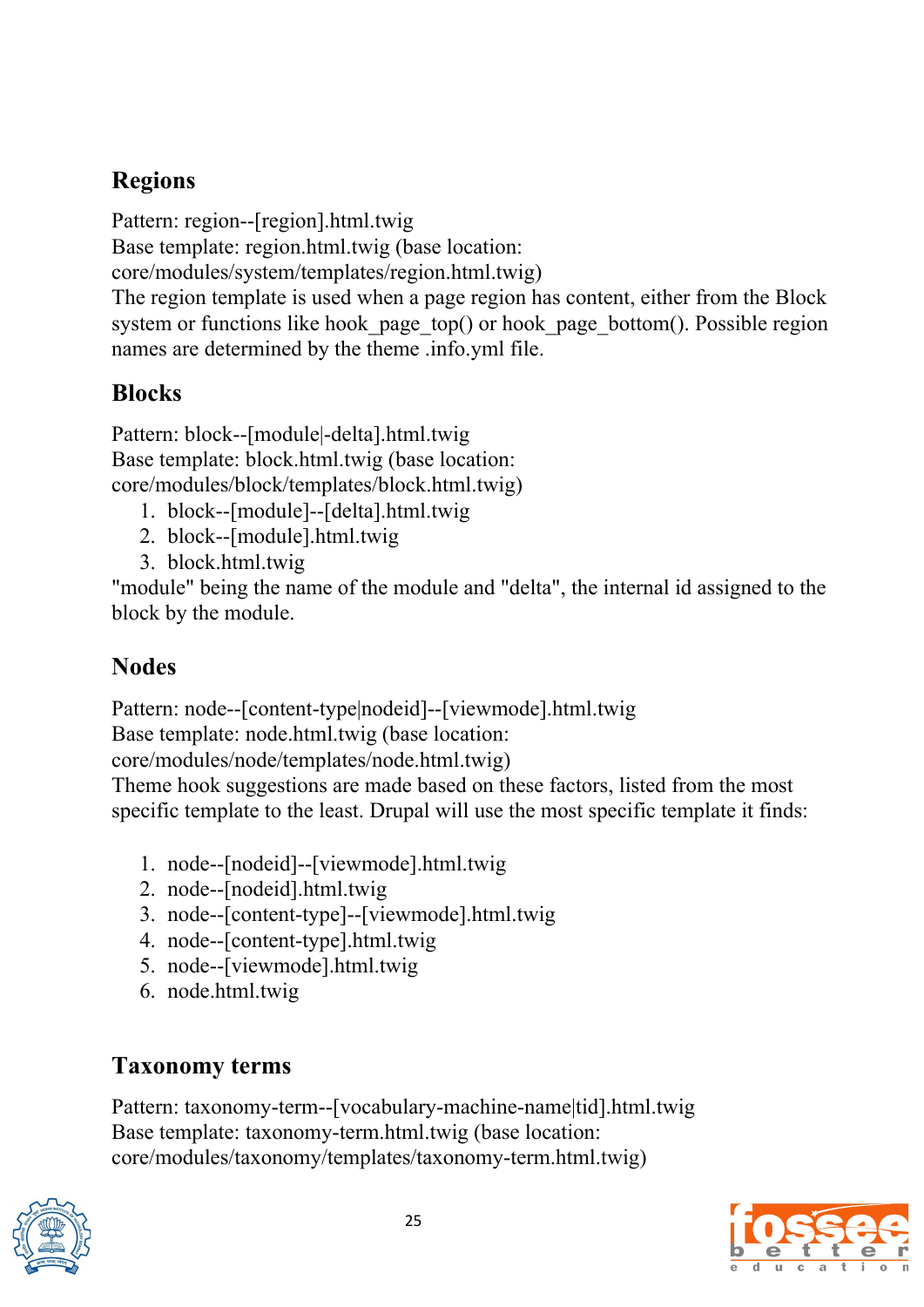Theme hook suggestions are made based on these factors, listed from the most specific template to the least. Drupal will use the most specific template it finds:

- 1. taxonomy-term--[tid].html.twig
- 2. taxonomy-term--[vocabulary-machine-name].html.twig
- 3. taxonomy-term.html.twig

#### **Fields**

Pattern: field--[type|name[--content-type]|content-type].html.twig Base template: field.html.twig (base location:

core/modules/system/templates/field.html.twig)

Theme hook suggestions are made based on these factors, listed from the most specific template to the least. Drupal will use the most specific template it finds:

- 1. field--node--[field-name]--[content-type].html.twig
- 2. field--node--[field-name].html.twig
- 3. field--node--[content-type].html.twig
- 4. field--node--[field-name].html.twig
- 5. field--[field-type].html.twig
- 6. field.html.twig

#### **Forums**

Pattern: forums--[[container|topic]--forumID].html.twig

Base template: forums.html.twig (base location:

core/modules/forum/templates/forums.html.twig)

Theme hook suggestions are made based on these factors, listed from the most specific template to the least. Drupal will use the most specific template it finds:

For forum containers:

- 1. forums--containers--[forumid].html.twig
- 2. forums--[forumid].html.twig
- 3. forums--containers.html.twig
- 4. forums.html.twig

For forum topics:

- 1. forums--topics--[forumid].html.twig
- 2. forums--[forumid].html.twig
- 3. forums--topics.html.twig
- 4. forums.html.twig



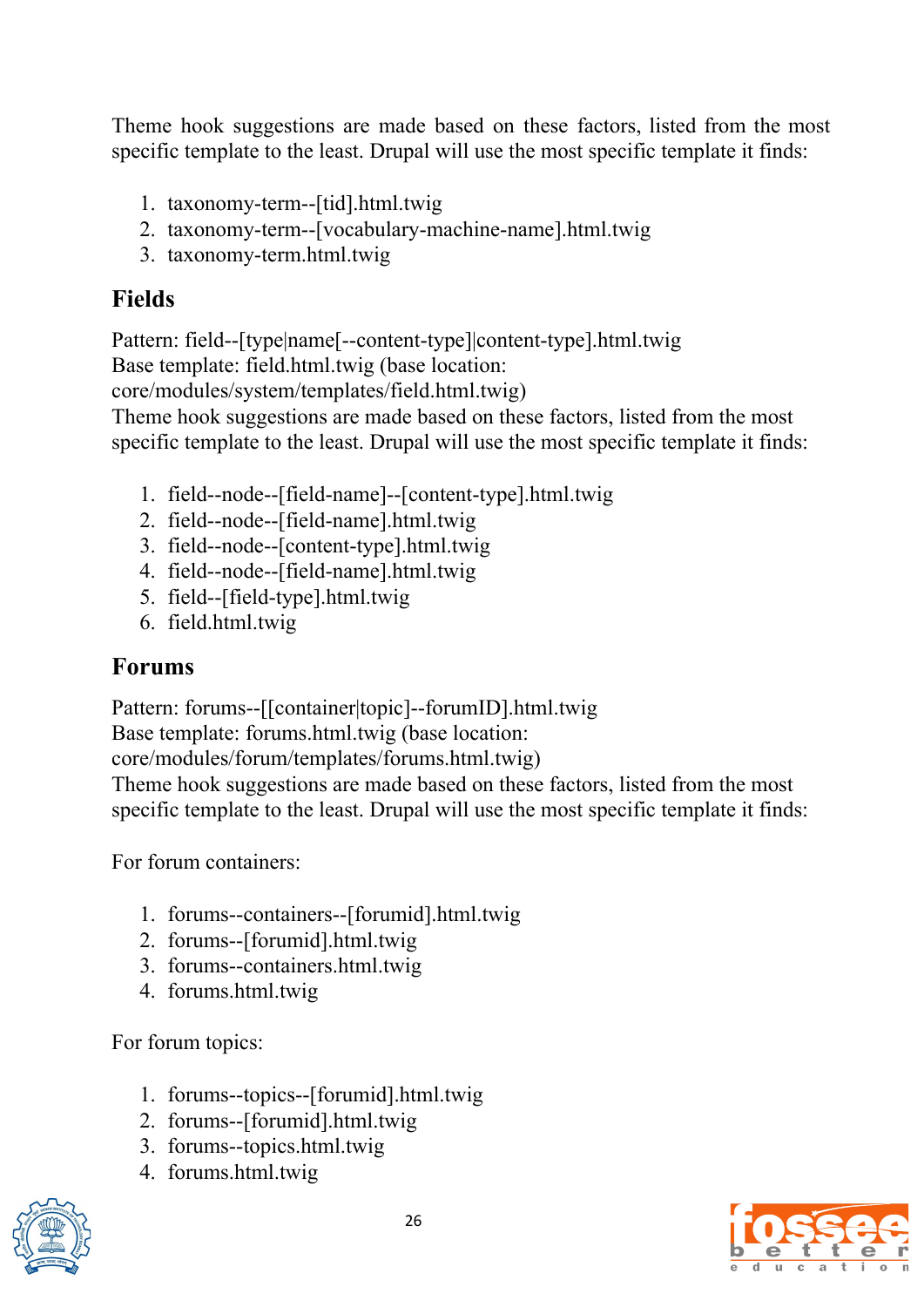## **Views**

#### **Patterns:**

- views-view--[viewid]--[view-display-id].html.twig
- views-view--[viewid]--[view-display-type].html.twig
- views-view--[view-display-type].html.twig
- views-view--[viewid].html.twig
- views-view.html.twig